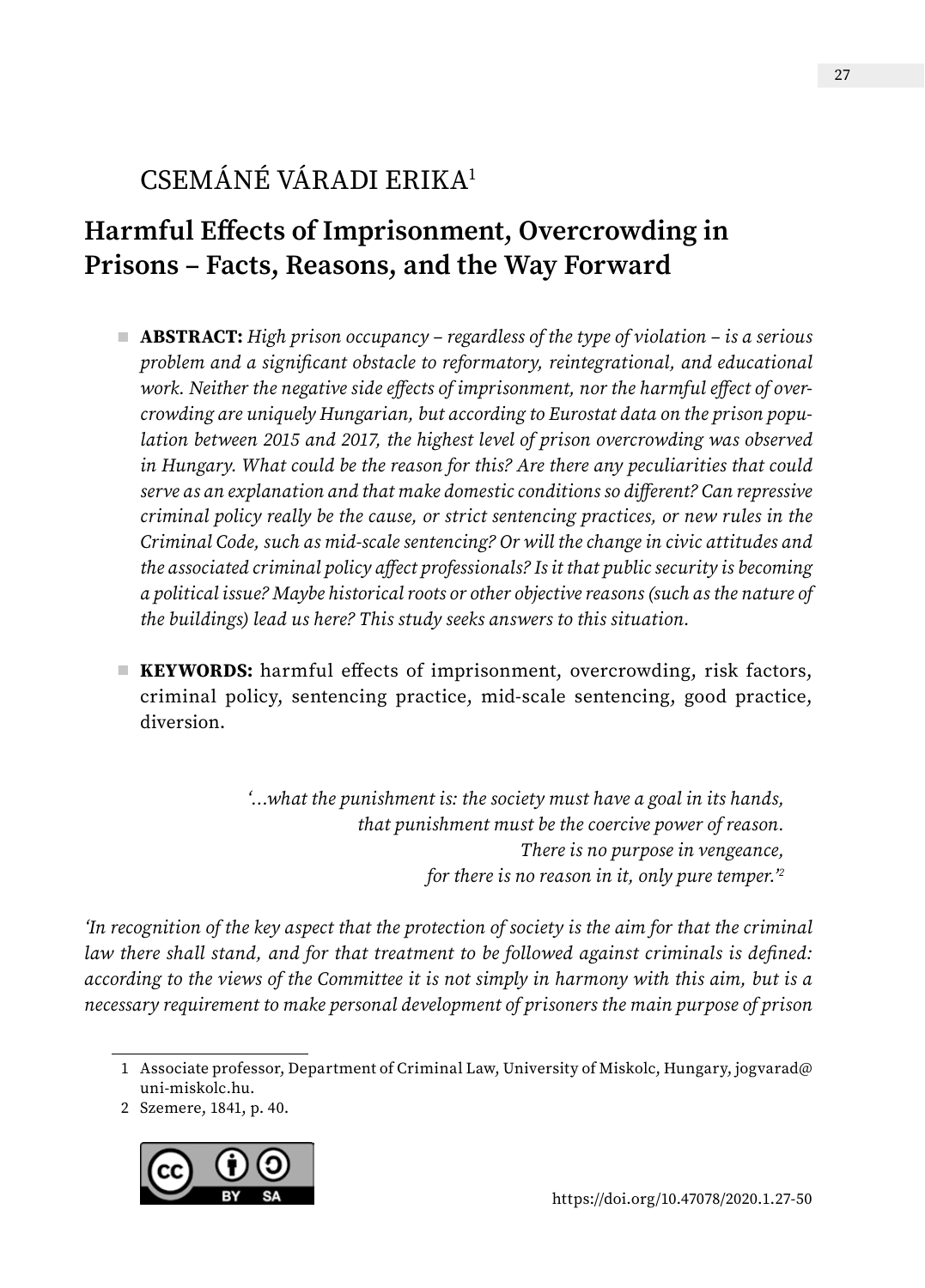*discipline. And for this goal to be achieved: hope must be made a more powerful spring than fear, and for this reason we must awaken hope in the bosom of the prisoner by the prospect of a reward for good behaviour and diligence; this reward can be either the shortening of the sentenced imprisonment, a gain after work or in the gradual easing of restrictions on leave'.*<sup>3</sup> The First International Congress on the Prevention and Repression of Crime held in London in 1872 clearly advocated the importance of nurture. In this regard, the importance of maintaining moral forces and reasons was emphasized in making the offender capable of understanding the unlawful and harmful nature against society by their acts, and that during the crime prevention process real results can be achieved only with their active involvement: '*Therefore every prison system should be directed to contribute to the prisoners' efforts; because disciplines can never really work for the better if the will of the prisoner is not won.'*

Nearly *150 years* have passed since the recording of the ideas unanimously adopted by the representatives of the states participating in the Congress, and the successful realization of these has depended on the offender who stands in the central focus of the measures. Has the world of prisons quintessentially changed over a few generations: the behavioural attitudes, emotional reactions, self-image, operating mechanisms (e.g. neutralization techniques) or the interactions of those convicted who are deprived of their liberty and possibly choice? And if so, in this light, has the enforcement of the detention become more effective, and has there been a decrease in the recidivism rate?

'*So we can see*' – writes Péter Ruzsonyi – '*that* prison is axiomatically harmful for the detainees, *but we must strive to reduce these effects as much as possible'.* In light of the questions above, this statement may seem less encouraging. *'… it should be noted that the harmful effects of imprisonment – precisely because of the total nature of prison – cannot be completely eliminated and make the reintegration process significantly more difficult.'*<sup>4</sup>

Fact: Inevitably, offenders have been excluded from normal life experiences (possibly school, integration, peer group problems, failures, or victim experiences) before they reach the age of criminal responsibility, and thus cannot be blamed for their mental health, psychological and social disadvantages, psychosomatic symptoms, or neurotic reactions to situations. At the same time, they already fall within the influence of the criminal justice system, and thus there is a greater chance of eliminating those prison offences that can be managed by expanding the horizons of prison staff and developing their competencies.

<sup>3</sup> Tobiás Löw cites a unanimously adopted report by an executive committee of members of the nations represented at the Congress in London in 1872 in support of the progressive system: A magyar büntetőtörvénykönyv a büntettekről és vétségekről (1878:5. tcz.) és teljes anyaggyűjteménye. Első kötet. Pesti könyvnyomda-részvény-társaság, Budapest, 1880. pp. 54–55.

For more information on the Congress, see Wines, 1873, pp. 185–187.

<sup>4</sup> Ruzsonyi, 2015. p. 33.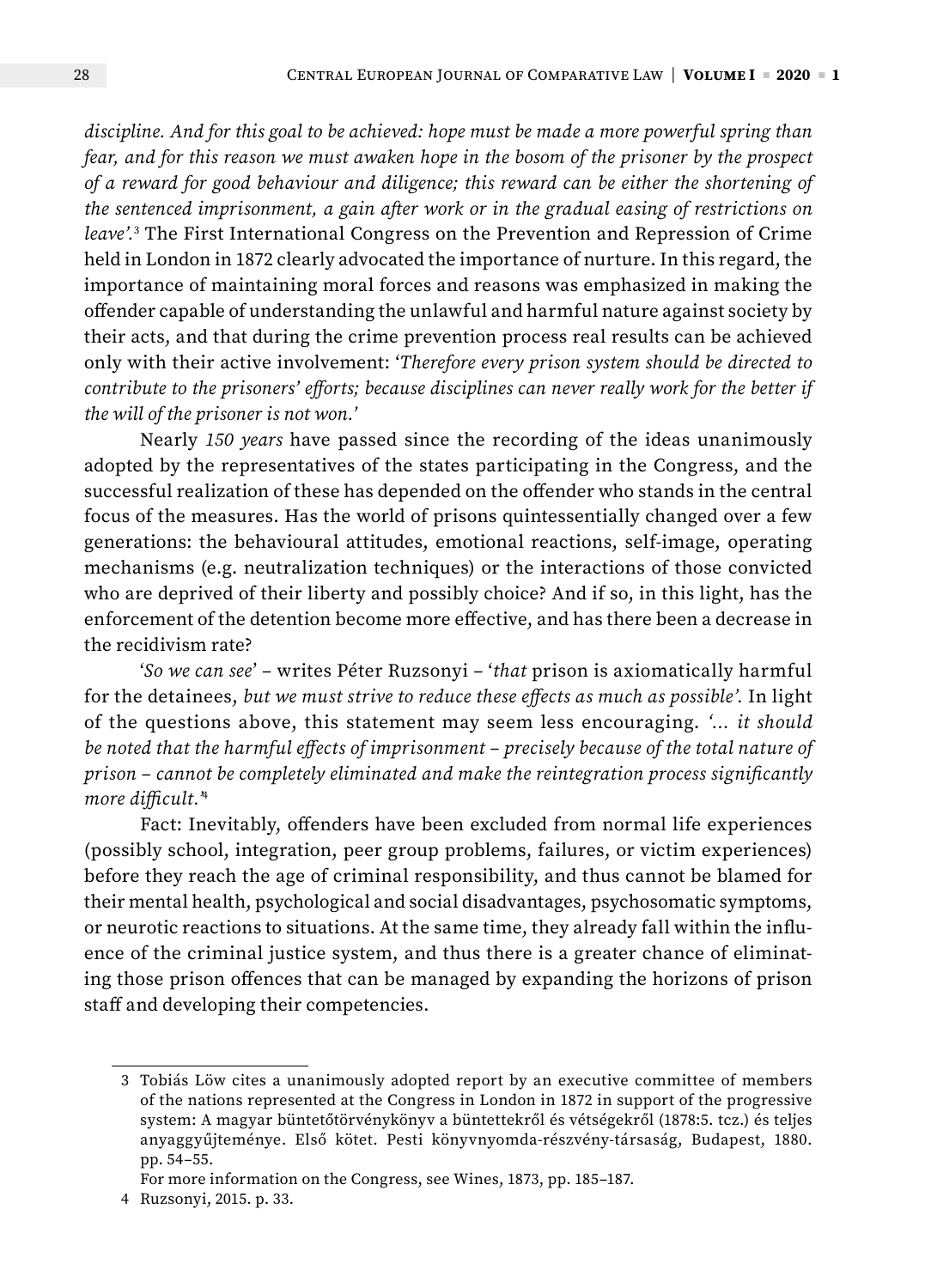#### **1. Facts**

Neither the negative side effects, nor the harmful effect of overcrowding are uniquely Hungarian. Nevertheless, special attention should be paid in the case of Hungary as, due to its nature, it directly or indirectly multiplies the other negative impacts of imprisonment, while at the same time its treatment seems to be a less complex issue.

In 20175 there was one prisoner per 865 EU citizens. This was the lowest ratio since the turn of the twenty-first century (116 detainees per 100,000 inhabitants). However, individual countries showed significant differences. For example, while in Scandinavia this ratio was around 50 – in Denmark 59, Sweden 57, and Finland 56 per 100,000 citizens – the ex-socialist member states also in the north were four times higher: in Lithuania 232, Estonia 207, and Latvia 193 detainees per 100,000 inhabitants. Hungary was at seventh place in this ranking, with a ratio of 177 detainees per 100,000 citizens. By 2020, the domestic situation has further improved: at this time the incarceration rate<sup>6</sup> was 167 detainees per 100,000 inhabitants. The inmate ratio per 100,000 inhabitants in OECD countries confirms the experiences so far; the Czech Republic, Poland, Slovakia, and Estonia are ahead of Hungary which is currently in eleventh place.

The inmate rate per 100,000 inhabitants is not the same as the occupancy rate of prison places. The latter case provides a more accurate picture of the conditions in which detainees live, as services (e.g. number of psychologists, sports facilities) are planned on a per-seat basis.

According to the Eurostat data on the prison population<sup>7</sup> between 2015 and 2017, the highest prison overcrowding was observed in Hungary (127.9), France (115.3), Cyprus (114.1), Italy (110.7), and Portugal and Belgium (110.5). Eighteen countries had some extra capacity or 'empty cells'. It is important, however, to also point out that the domestic average rates also conceal any significant national differences; for example overcrowding is 152% in the Budapest Prison Service and 155% in Sátoraljaújhely high and medium security prisons.<sup>8</sup> Prison overcrowding varies - partly by institutions and partly by levels of criminal enforcement. In the year under review, for example a total of 7,253 detainees were being held in the five largest institutions – the Szeged High- and Medium Security Prisons, the Budapest-Capital Prison Service, the Budapest High- and Medium Security Prisons, the Szombathely National Prison Service and the Pálhalma National Prison Service. In 2017 these five institutions held more than 40% of the total prison population of around forty institutions in Hungary. However, a high number of inmates itself does not mean a high overcrowding rate.

<sup>5</sup> Prisoners by 100,000 inhabitants, 2017 (10/05/2020) Online: https://ec.europa.eu/eurostat/ statistics-explained/index .php ? Title = File: Prisoners\_by\_100\_000\_inhabitants\_2017\_.png

<sup>6</sup> Incarceration rates in OECD countries as of May 2020. In: statista (10/05/2020) Online: https:// www.statista.com/statistics/300986/incarceration-rates-in-oecd-countries /

<sup>7</sup> Eurostat. Statistics Explained . (01/05/2020) Online: https://ec.europa.eu/eurostat/statisticsexplained/index.php ? title = File: Prison\_occupancy\_rate, \_average\_2015–2017.png

<sup>8</sup> Data referenced by Forgács, 2018, p. 230.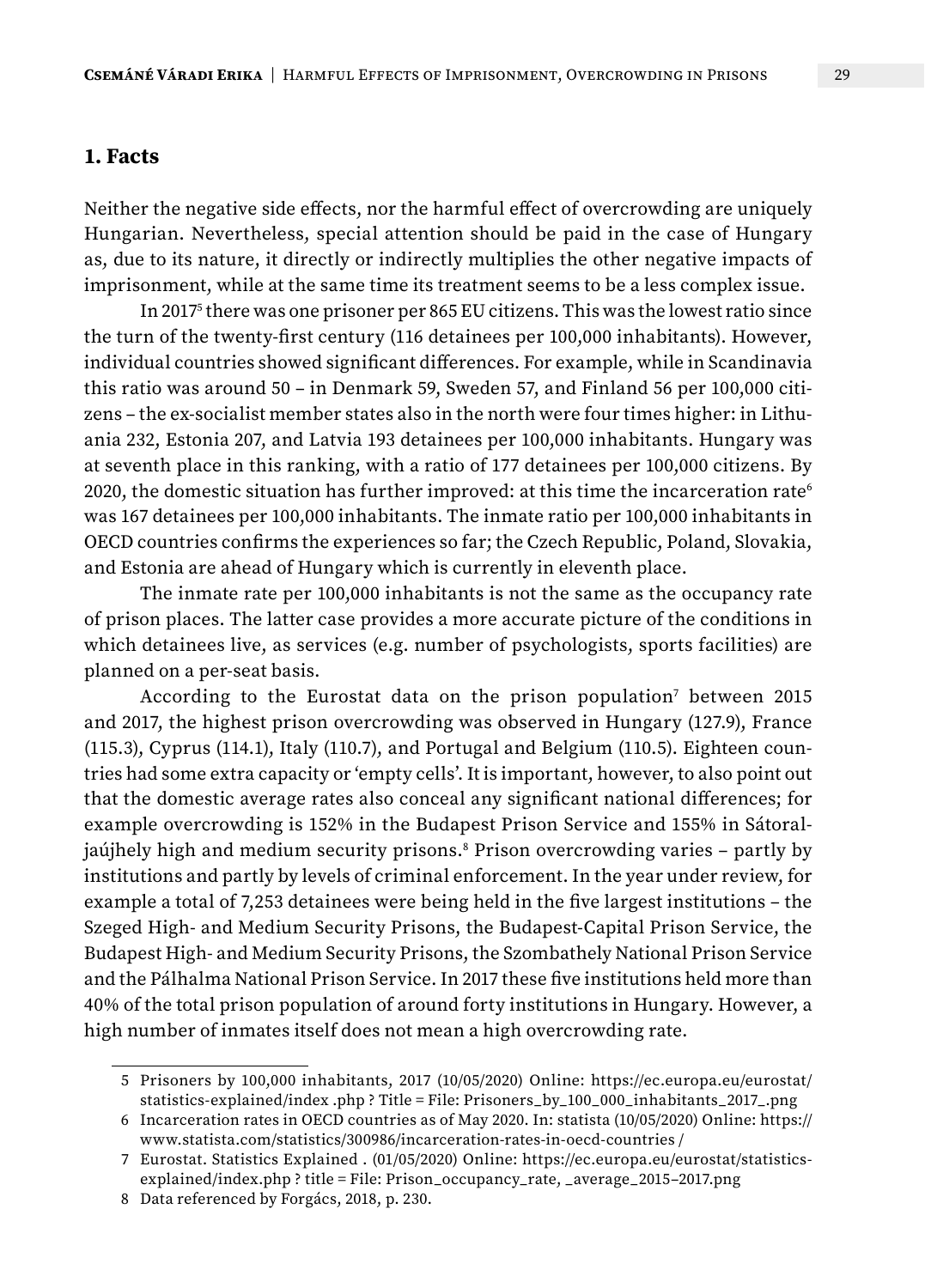Hungary is one of the countries with the highest prison occupancy rate, and despite the decline in the number of inmates and other introduced measures, it is still at the forefront in Europe.



#### **Figure 1.** Prison capacity utilization rate

*Source: European prison Observatory: Prisons in Europe. 2019 report on European prisons and penitentiary systems. p.8.*

It is worth noting that of the countries with the highest number of inmates per 100,000 inhabitants, only Italian and French institutions are among those with the highest overpopulation of prisons – although Belgium is not far behind the first group in this respect.

The utilization rate of prison places, as the previous example shows, does not automatically mean an actual breach of the relevant international treaties. This happens if the deprivation of liberty is in conflict with the provision of Article 3 of Chapter I (Rights and Freedoms) of the European Convention on Human Rights, which prohibits torture, $^{\circ}$  according to which, no one shall be subjected to torture or to inhumane or degrading treatment or punishment.

High prison occupancy – regardless of the violation – is a serious problem and a significant obstacle to reformatory work. Overcrowding affects everyone in the institution – whether they are connected to the system as a prisoner or as a professional. Such is the effect of dehumanization or depersonalization, which can occur on both sides and is a serious problem in reintegration activities based on individualization.

<sup>9</sup> Convention for the Protection of Human Rights and Fundamental Freedoms. Rome, 4 November 1950.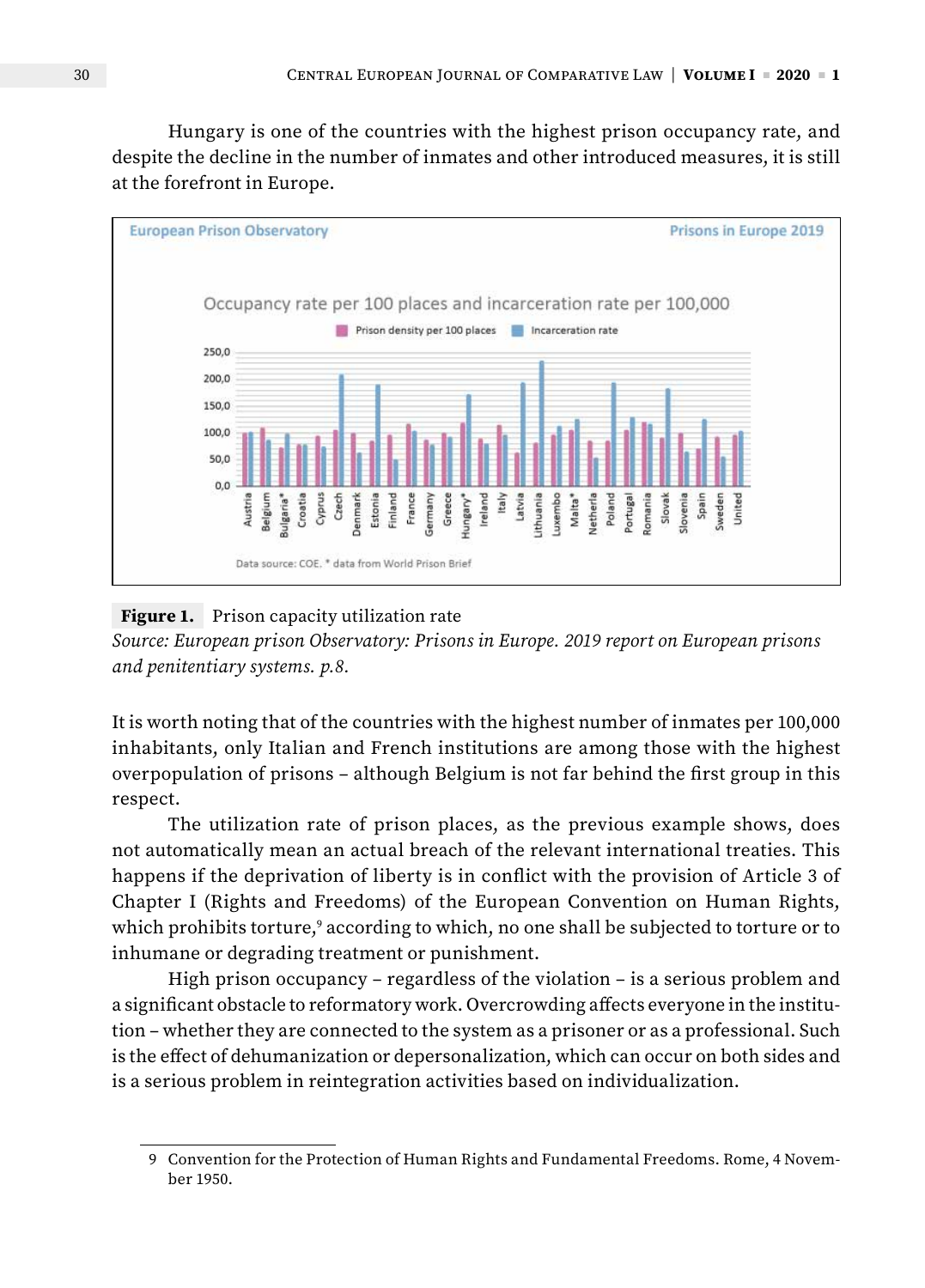Prison overcrowding not only increases the risk of psychological stress and psychosomatic, mental, and physical illnesses but is also a serious risk factor for interpersonal communication difficulties and, therefore, the proliferation of conflict situations which, if not managed properly, can lead to anxiety, frustration, aggression, deviant behaviour, and even violent behaviour against a person.

The risk of violence between detainees increases both directly and indirectly if they do not have sufficient private space. The findings of a domestic study suggest that 'overcrowding is a significant problem in criminal enforcement area, which in itself creates a significant conflict-generating prisoner life situation.'10 However, prolonged placement in a single cell also carries the risk of affecting the convicted person's mental health.

A high overpopulation rate further means an objective security risk, which is increased further by psychological and physical increases in staff workload and a deterioration in their working conditions. This is a serious inhibitory factor to counter prison violence, while in these communities, latency<sup>11</sup> is particularly high anyway.

These negative impacts are strengthened by the extremely heterogeneous nature of the national prison population. This is reflected in the difference between the situations of those convicted and those deprived of their liberty due to other legal provisions, in the varying proportions of prisoners living in each of the prison levels, as well as in the specifics of the acts committed.12

In 2017 for example, 27.16% of inmates served their sentences in a maximum security prison, 42.24% in a medium security prison, and 4.42% in a minimum security prison. This ratio is similar to previous years and by 2018 had hardly changed (28.99%, 43.26%, 4.45%).

Typically, 80% of convicted persons are incarcerated in prison, while the proportion of community service, conversion of fines to imprisonment, confinement or criminal confinement, and placing in a psychiatric institution lags behind the number of (pre-) detainees.

The heterogeneity of convicted persons can also be described according to the different levels of threat against society, expressed in the varying durations of imprisonment. The proportion of those serving a relatively short period of imprisonment, that

<sup>10</sup> This issue was partially addressed by the National Prison Service in examination No. 30500/5242/2017 about 'Description of the mediation procedures used and possibly to be applied within the organization'. Described by Nagy and Dobos, 2019, p. 305.

<sup>11</sup> There is a lack of trust in the institution; prisoners do not believe that they have access to real protection from the power of the others with an extensive system of relationships. At the same time, there is strong coercion to join a gang. All in all, this leads to a high degree of latency in intra-cell attacks. Thus, for example, in 2018, only 113 counts of serious bodily harm, 56 of coercion, and 29 of extortion were reported. In: Várkonyi, 2018, p. 17.

<sup>12</sup> Thus, according to Péter Ruzsonyi, it is a constant threat that, for example, on 25 June 2015, the number of people sentenced to life imprisonment was 305, the number of people sentenced to life imprisonment without the possibility of parole was 49, and the number of 'serial killers' was 20; otherwise, those affected by imprisonment on 31 December 2014 have committed a total of 1,340 killings. See: Ruzsonyi, 2015. p. 28.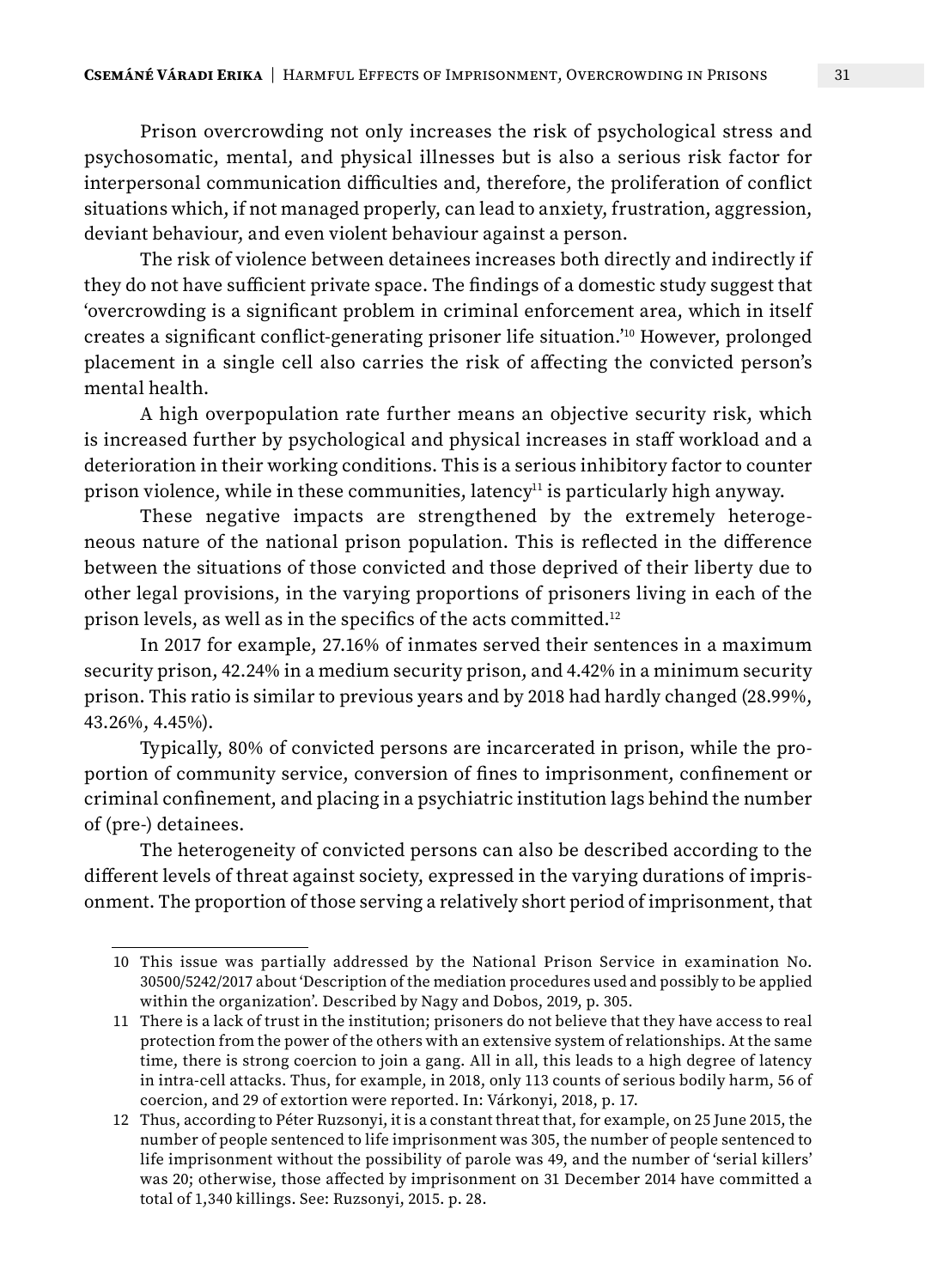is, between one and three years, is 34%, while 17% serve between three and five years, and 25.6% five to ten years.<sup>13</sup>

#### **2. Reasons**

Domestic enforcement statistics have confirmed the high overcrowding rate for decades, but even international documents have shown that Hungary is among the leading member states in this respect; that is, there is no other country with such a high prison overpopulation rate in the European Union. This is true despite the fact that several countries are ahead of Hungary in terms of the number of prisoners per 100,000 inhabitants.

What could be the reason for this? Are there any peculiarities that could provide an explanation that make the domestic conditions in Hungary so different to other countries?

Can repressive criminal policy really be the cause? Perhaps there are strict sentencing practices, or new rules in the Criminal Code, such as mid-scale sentencing which are having an effect? Will the change in civic attitudes and the associated criminal policy affect professionals? Or is it that public security is becoming a political issue? Maybe historical roots or other objective reasons (such as the type of the buildings) lead us here?

Examples from other EU member states for any of these issues can be provided in the form of even more stringent solutions.

### **3. Repressive criminal policy, stricter penal policy?**

The preventive or repressive nature of criminal policy approaches in themselves does not imply any value judgement, neither does it automatically generate overcrowding; in fact, it cannot really be identified with either the political right or left. While in the second half of the twentieth century the right wing shared mainly the findings of preventive criminal policy, this significantly transformed in the twenty-first century.

Preventive and repressive criminal policy cannot therefore be combined with any single political position, as all of these use the elements to varying degrees and over different periods. However 'neither is it true, that one is scientifically justified, appropriate for the ideals of constitutionalism and committed to humanism, and the other is proactive, denying the theory, populist, authoritarian and inhuman' – underlines Géza Finszter.<sup>14</sup>

Criminal policy consists of law enforcement, crime prevention, victim policy, and penal policy. Thus repressive criminal policy may be formed through a stricter

<sup>13</sup> Lévay, 2019, p. 111.

<sup>14</sup> Finszter, 2003. p. 40.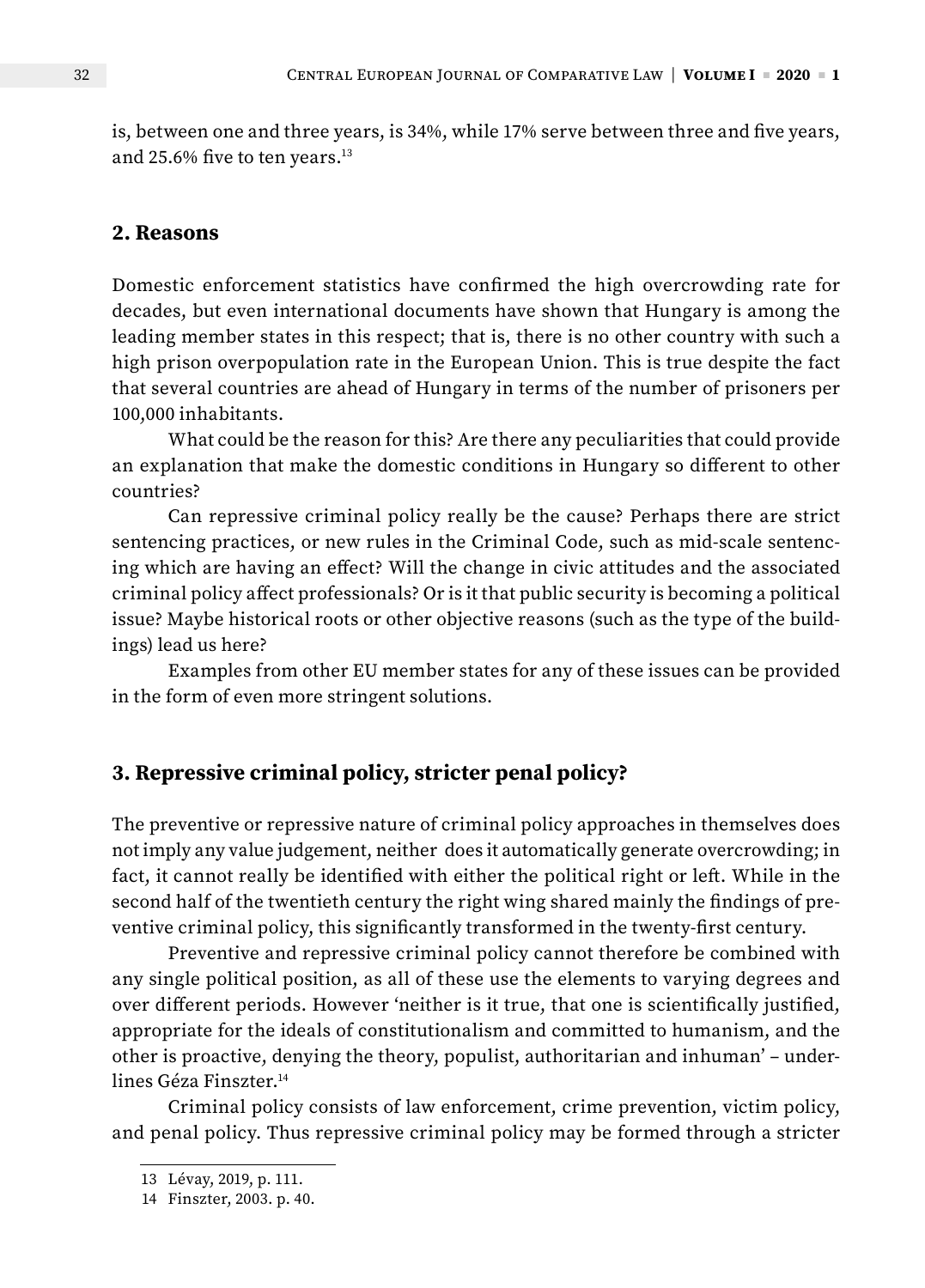penal policy. The justification of the current Criminal Code proposal places strong emphasis on policy tightening, citing the National Cooperation Program:15 'the rigour of the law, the increase of sentences, the repeated use of life imprisonment, the protection of victims will curb criminals and make it clear to all members of society that Hungary is not a paradise for criminals (…) and consequently (…) strict laws are enacted that guarantee protection to all law-abiding citizens, but provide for effective and dissuasive punishment for offenders'.16

Is there consensus among experts on how strictly the practical implementation followed the (criminal) political messages? According to Mihály Tóth<sup>17</sup> the new code is 'characterized not by a desire to innovate at all costs, not by a compulsion to break with previous principles and institutions'. Moreover, he speaks about 'the moderate and inevitable correction of the former criminal code'. Miklós Hollán<sup>18</sup> refers to 'reviewing the mitigations and restrictions it is not even certain that more criminal code provisions would be stricter than milder'. While Tamás Jávorszky<sup>19</sup> notes that 'one of the most important requirements towards the new criminal code – in the light of the ministerial explanatory memorandum to the Act – is the rigour. Looking at some of the provisions of the General Part, we can see that this rigour applies indirectly and, in addition to the many changes that have resulted in more serious assessments, we find many provisions whose mitigating effect is indisputable. Examining each particular part of the state of affairs gives us a further nuanced picture'.

#### **4. Peculiarity of imprisonment – mid-scale sentencing and case law**

It is often argued that the regulation of prison sentences is behind the high overpopulation data. The so-called mid-scale sentencing is neither unique nor unprecedented in the history of Hungarian criminal law.

The first Hungarian Criminal Code, Act No. 5 of 1878 states: 'When imposing *penalties* both the aggravating and mitigating circumstances that have influence on the degree of guilt should be considered'. With regard to the provisions which may be regarded as a precedent of the model of mid-scale sentencing, Löw asserts that the Csemegi Code 'may provide for a penalty for the offence between two to five or three to five years. As a result when imposing penalties, and in accordance with the instructions contained in Sections 88 and 89, the rule is that in general, if neither aggravating nor mitigating circumstances exist or are mutually balanced, the median between the maximum and the minimum is the time to be determined for the duration

<sup>15</sup> National Cooperation Program. work, home, family, health, order. Office of the National Assembly (document number: H/47) 22 May 2010 Online: https://www.parlament.hu/ irom39/00047/00047.pdf (01/06/2020).

<sup>16</sup> Hollán, 2017. p. 366.

<sup>17</sup> Tóth, 2013, p. 534.

<sup>18</sup> Hollán, 2017. p. 357.

<sup>19</sup> Jávorszki, 2013, p. 64.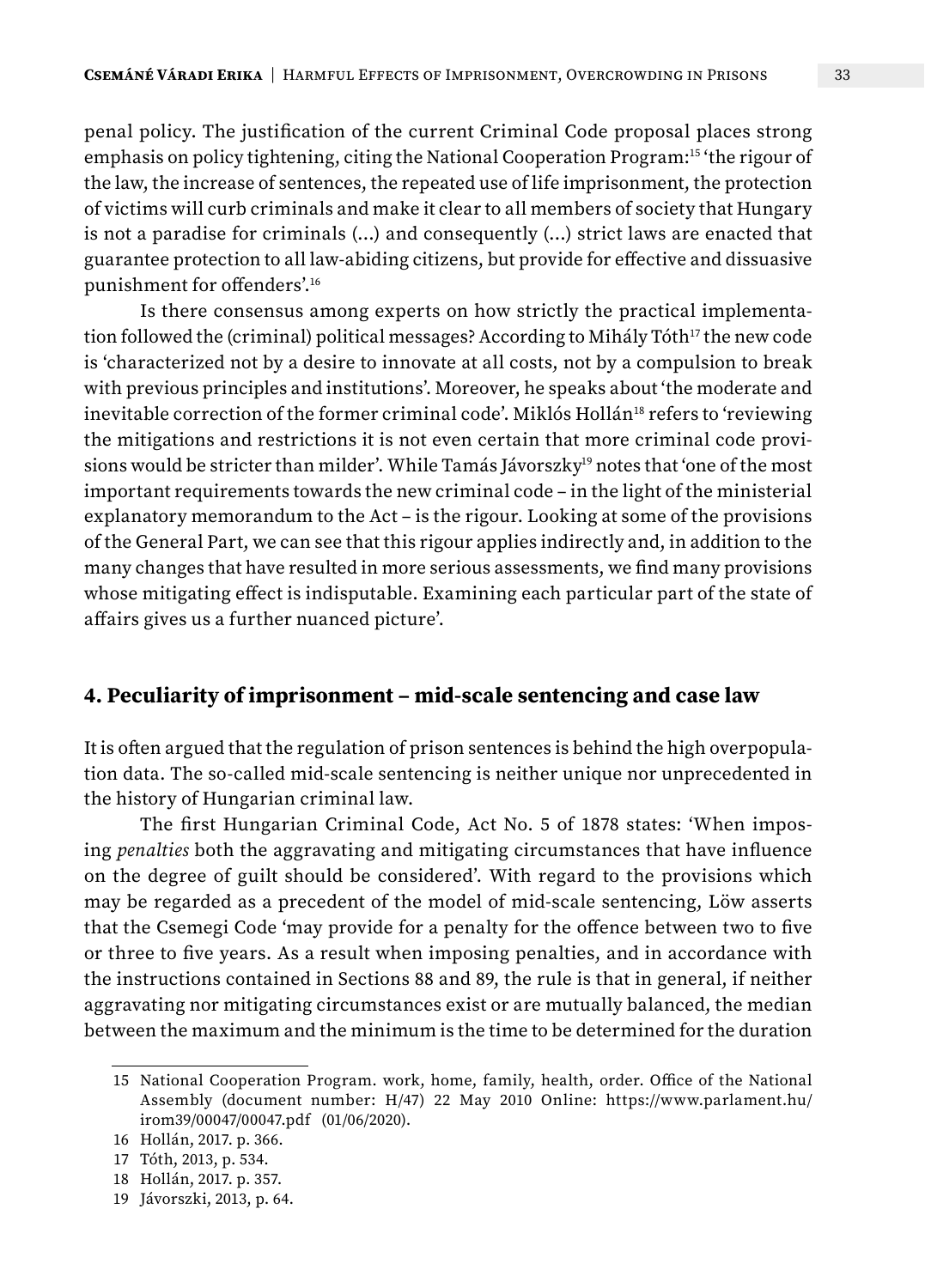of the sentence. So if two to five years of punishment is determined by law, in this case three years and six months will be pronounced by the judge. This number may be increased for five years due to aggravating circumstances or for two years due to mitigating circumstances'.20

The provisions came back into criminal law from 1 March 1999, after the current governing party's election victory (known as the first Orbán government), as the explanatory memorandum to Act No. 87 of 1998<sup>21</sup> states that 'legislation on sentencing method means sharing competence between the legislature and the judiciary. The more legal constraints may allow for the development of a more coherent case law, greater legal certainty as to broadening the possibilities of judicial discretion. At the same time, undifferentiated judgement necessarily results in injustice while assessing life phenomena with large differences. There is a need to ensure judicial discretion and free operation, which the law keeps within certain limits, and the court is not completely without legal support for its activities within these limits'.

Accordingly, Section 83 of Act No. 4 of 1978, the Criminal Code in force at that time, declared that '(2) Where a sentence of imprisonment is delivered for a fixed term, the median of the prescribed scale of penalties shall be applicable. The median shall be set like half of the sum of the lowest and highest penalties to be imposed [and] shall be added to the minimum penalty threshold'.

The provision has neither made the penalty system absolutely definite, nor narrowed the margin of judicial discretion, or resulted in sentencing constraints. According to the authors, this provided more clues, a 'realistic basis of reference' for considering statutory rules and other mitigating and aggravating circumstances. That is, 'nothing precludes (nor will preclude in the future) the court from comparing and evaluating individual circumstances at its own discretion, since the circumstances will still not be exhaustively listed or weighted at the statutory level'. However, exhaustive reasoning was a condition; although this is a natural and legitimate expectation from the point of view of both those involved in the proceedings and society and also important as a guarantee, it indirectly not only helps to curb unjustified disparities in sentencing practices but also increases citizens' trust in criminal justice.

The explanation of the law also refers to the fact that nothing other than the principles connected to the imposition of penalties established at statutory level are supplemented with the aspects that already exist in the judicial practice.

Following the 2002 elections, the new socialist-liberal government (lead by Medgyessy and then Gyurcsány) amended the Criminal Code again. Act No. 2 of 2003 which amended the criminal legislation and certain related laws did not share the principal considerations on which Act No. 87 of 1998 was based regarding the

<sup>20</sup> Löw, 1880, p. 71.

<sup>21</sup> Explanatory memorandum to Section 1. In: T/25 számú törvényjavaslat A Büntető Törvénykönyvről szóló 1978. évi IV. törvény módosításáról. (Előterjesztők: Fidesz — Magyar Polgári Szövetség Képviselőcsoportja és a Kereszténydemokrata Néppárt Képviselőcsoportja) Budapest, 2010. május Online: https://www.parlament.hu/irom39/00025/00025.pdf (1/6/2020)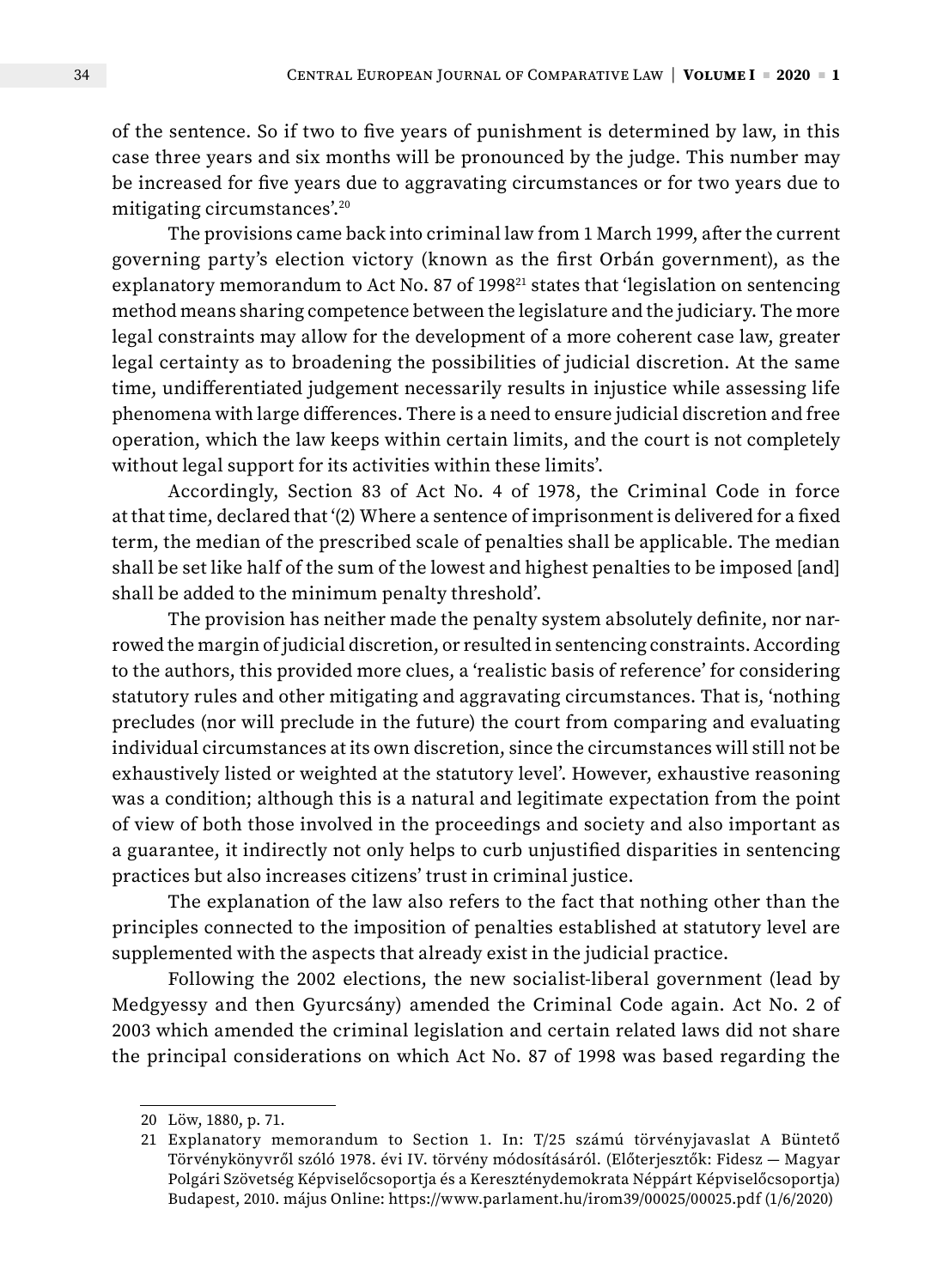question of sentencing.<sup>22</sup> In particular, neither the view that crime is expected to reduce with more stringent penalties, nor the view that fundamentally seeks to reorganize the traditional proportions that have developed between legal regulation and judicial individualization in the recent history of Hungarian criminal law.

The Act repealed the provisions, with the exception of paragraph (1), concerning the imposition of penalties, including the provisions on the median of the prescribed scale of penalties [Section 83 paragraphs  $(2)-(3)$ ]. The aim of these amendments – as explained in point I.5. – is to ensure the correct ratio between statutory definition of penalties and freedom of judicial discretion, as well as guarantee that prison sentences are only imposed by the courts in cases when the penalty goals set in Section 37 of the Criminal Code cannot be realized through other means. The problem of the high overpopulation of prisons has already appeared in the explanatory memorandum, as there was also a stronger emphasis on the 'ultima ratio' nature of custodial sentences.

In 2010, the conservative parties led by Viktor Orbán were returned to power and the second Orbán government (the 'Government of National Cooperation') passed Act No. 56 of 2010 amending Act No. 4 of 1978 of the Criminal Code, reintroducing the principle of mid-scale sentencing. 'Section 83 paragraph (2) Where a sentence of imprisonment is delivered for a fixed term, the median of the prescribed scale of penalties shall be applicable. The median shall be set like half of the sum of the lowest and highest penalties to be imposed shall be added to the minimum penalty threshold'.

The general explanatory memorandum for the amendment stipulated that '(The) voters will manifested in the 2010 general elections clearly obliges the National Assembly that criminal policy measures drafted in the election programs and supported by the voters<sup>23</sup> should become law as soon as possible'. The political motivation of this conforms to what has previously been declared: 'it gives legislative interpretation for the correct application of the penal system of the Criminal Code'.

Act No. 100 of 2012 (our Criminal Code currently in force) maintains the legal institution in connection with penalty imposition.<sup>24</sup> Section 80 states that  $(2)$  Where a sentence of imprisonment is delivered for a fixed term, the median of the prescribed scale of penalties shall be applicable. The median constitutes half of the sum of the lowest and highest penalties to be imposed'.

In connection with the mid-scale sentencing pattern – in addition to the characteristic appearance of the opposing professional (political) conception – it is interesting

<sup>22</sup> General explanatory memorandum to the draft amendments to Criminal Law and Certain Related Laws. I. Act No. 4 of 1978 on amending the Criminal Code, Item 5 In: T/1218. számú törvényjavaslat a büntető jogszabályok és a hozzájuk kapcsolódó egyes törvények módosításáról (Előadó: Dr. Bárándy Péter igazságügy-miniszter) Budapest, 2002. október Online: https://www.parlament.hu/irom37/1218/1218.htm (1/6/2020)

<sup>23</sup> The 'three strikes' rule, already in force in several US member states and the EU member state Slovakia, has been introduced as an amendment backed by hundreds of thousands of citizens' signatures. The legal institute means a significant increase in the punishment of repeating offenders who commit a series of violent crimes against a person, which in the most serious case could be life imprisonment.

<sup>24</sup> The law is also related to the previous regulation (see Section 80 of the Criminal Code).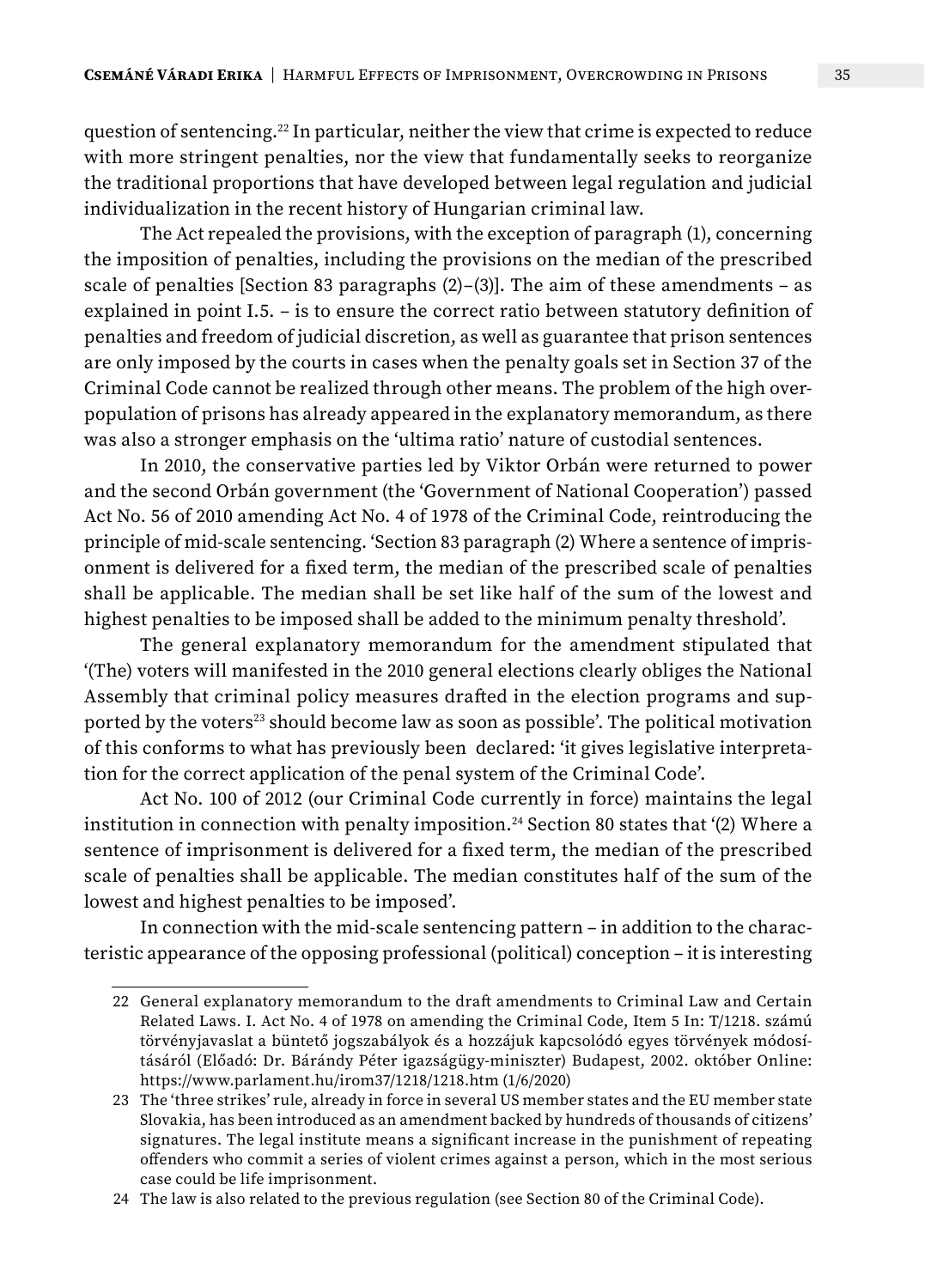to explore to what extent this has affected the judicial practice; could the existence of the provision have led to overcrowding in prisons? It is worth referring here to the explanatory memorandum of Act No. 2 of 2003. According to the proposal for this law made by the Minister of Justice, Dr Péter Bárándy stated:

'[I]n our country the number of crimes [which] became known increased over the past two decades at an alarming rate, and also adverse changes have taken place in the structure of crime. The number of convicted persons increased, while the sentencing practice of the courts became restructured. In international comparison, crime data in Hungary regarding most of the offense-groups designate our place in the European [at] middle-rank. In the penitentiary practice of the courts, the reorganization was in favor of penalties not involving actual deprivation of liberty. At the same time, the number of detainees has been steadily increasing since 1995, reaching 17,275 in 2001. This means [there are] more than 170 detainees per 100,000 inhabitants and [this] is high in European comparison; the European Union average is around 80 per capita. The Hungarian prisons are overcrowded, the creation of new places in this field has not been able to bring about a fundamental change either. The degree of overcrowding has been described in the literature as "difficult" and "worrying". This rating is given to countries with more than 150 convicts per 100 places.'

During that period – from 1994 to 1998 – the country was led by the socialist– liberal Horn government; that is, even without a change in criminal policy attitudes, the case law has become stricter regarding the enforcement of custodial sentences.



**Figure 2** Number of known crimes in Hungary (1965–2019) (Source: own editing)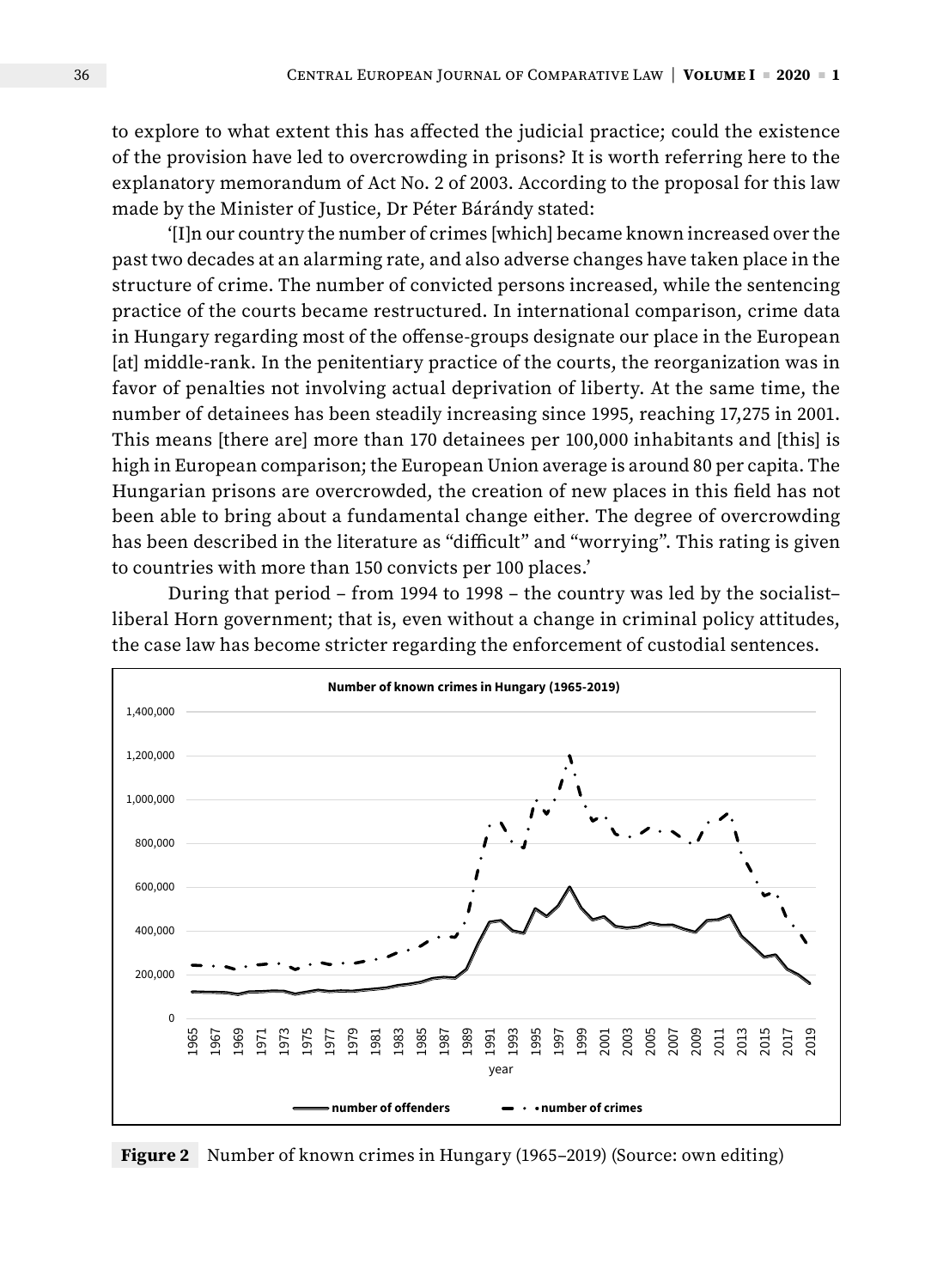Since the change of regime, that is, from 1989–90, the number of known crimes has increased significantly. The number of known cases in 1979 was 125,267, which had increased by 1985 to 165,816, in 1989 to 225,393, and in 1998 already 600,621 cases were reported. As the number of delicts against high-latency assets have risen in particular, this means the 'tip of the iceberg'.

If the value measured in 1979 is considered to be 100%, the number of known infringements rose to 479.5 % by 1998. All this is accompanied by the fact that while the number of known delicts per 100,000 inhabitants was 174.8 in the last year before the change of regime, by 1998 it was already 592.6!

Not only has the absolute number and rate of crime increased, but so has criminal activity. 'However, data on successfully detected cases show that in 1979 there were 122 crimes per 100 offenders, and in 1998 there were already 225 crimes'.25



**Figure 3** The distribution of specific crimes that have become known (Source: own editing)

There has also been a significant rearrangement in the structure of crime. The proportion of crimes against property (which means less danger to society) has been steadily declining, while the proportion of behaviour of a more dangerous nature or stricter social judgement has increased.

Thus, the proportion of attacks on a person, crimes causing a major social conflict, white-collar or economic crimes causing major damage or property damage, and crimes against public order that significantly undermine citizens' sense of public security have solidly increased; the latter from the former 4% to 29%.

<sup>25</sup> Vavró, 2000, p. 24.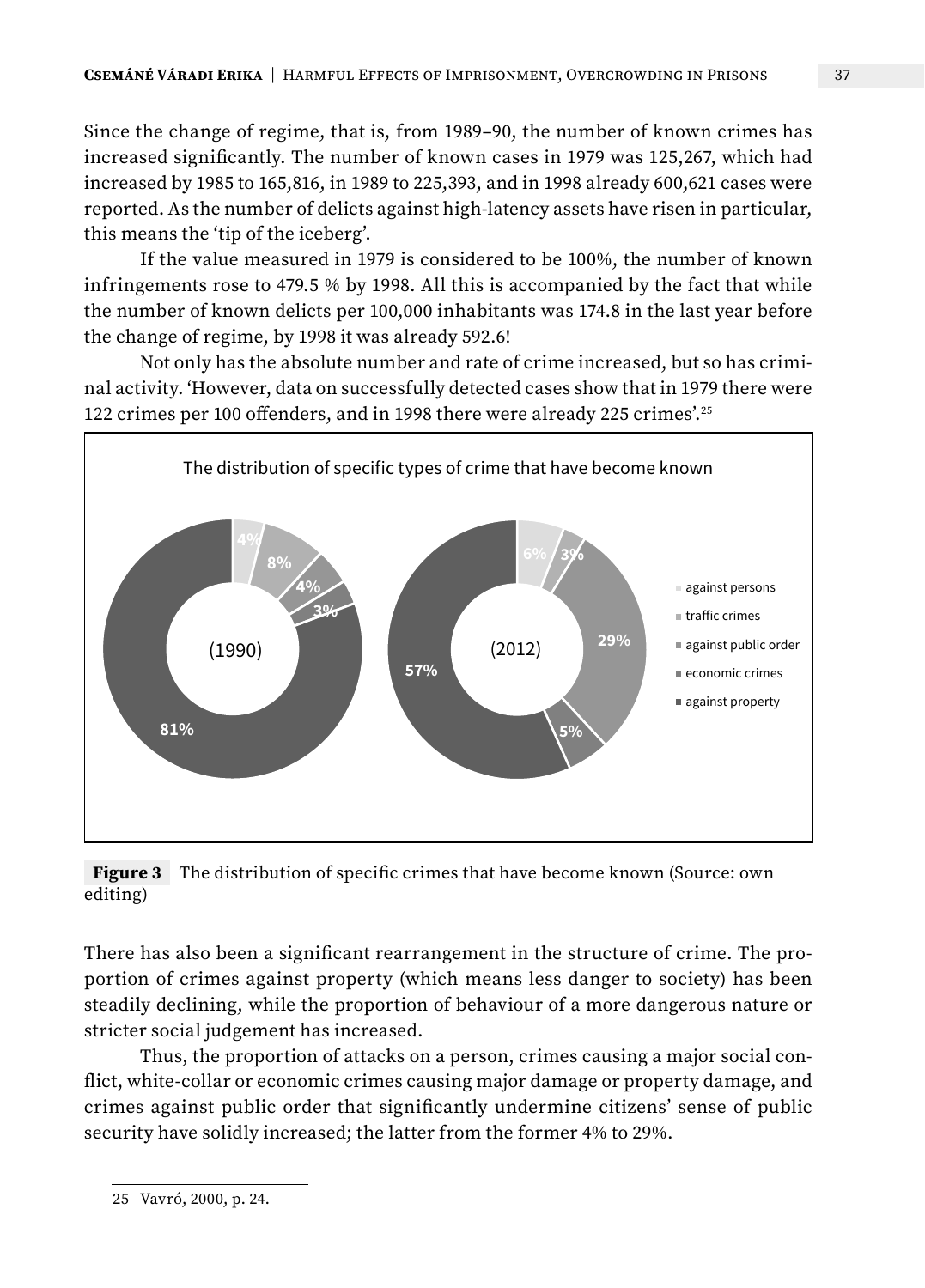All these processes, even without the restrictions of criminal policy, affect case law for objective reasons. But can the growing number of custodial sentences being carried out in itself lead to overcrowding in prisons?

Based on ten years of court statistics, it can be stated that 'the increase in the prison population cannot be explained by the supposedly increasing proportion of those sentenced to imprisonment'.26 Within the total number of convictions, the proportion of those sentenced to imprisonment – albeit to a very small extent – has been increasing every year. This, however, is not commensurate with the growth rate, which can be observed in respect of the imprisoned. Compared to 2010–2016, this rate increase is 1.1%, while for those who actually serve prison sentences, it is 5.5%. This is possible if the duration of the imprisonment has increased.

Nevertheless, it is worth noting that domestic sentencing practices have often been criticized by professionals. Among others, László Fayer, condemns judges for long-term custodial sentences, stating that 'The Hungarian Criminal Code is a strict code. The judicial practice, which is well established on the basis of this, is even stricter than the code itself. It is undoubtedly strict for Hungary, while it transferred the very mild, rather patriarchal justice that was typical before 1880 to be strict to the letter at once and without any transition. Our courts do not appreciate enough the harm of long-term custodial sentences'.27 He considers such punishments to be dangerous, as

'[…] most crimes stem from a lack of self-discipline and willpower. And there is no opportunity for strengthening in prisons. Where everything is done by command and direct means of power [to] ensure obedience, there is a constant weakening of character. The long-time imprisonment therefore utterly dulls and breaks the men and when released from captivity they are unable to cope with the difficulties of free life and withstand temptation. It follows that the judge must examine the question of punishment with the utmost care so as not to impose more than is absolutely necessary, for the state destroys its own foundations when it renders its citizens incapable of bearing the burden of social order. The courts miss this when they keep in mind neither the man, nor the states aim of punishment, but only the committed act, the forceful reaction and the text of the law'.

#### **5. Change in attitude? Or the strengthening of civil criminal demand**

Repressive criminal policy is also present in the European Union; although its prevalence in criminal law varies and, in European terms as a whole, it lags significantly behind the US, which serves as a classic model. Developments in European societies have led to citizens' feelings of insecurity and a desire for order being more strongly

<sup>26</sup> Tóth, 2018, p. 108.

<sup>27</sup> Fayer, 1889, pp. 12–13.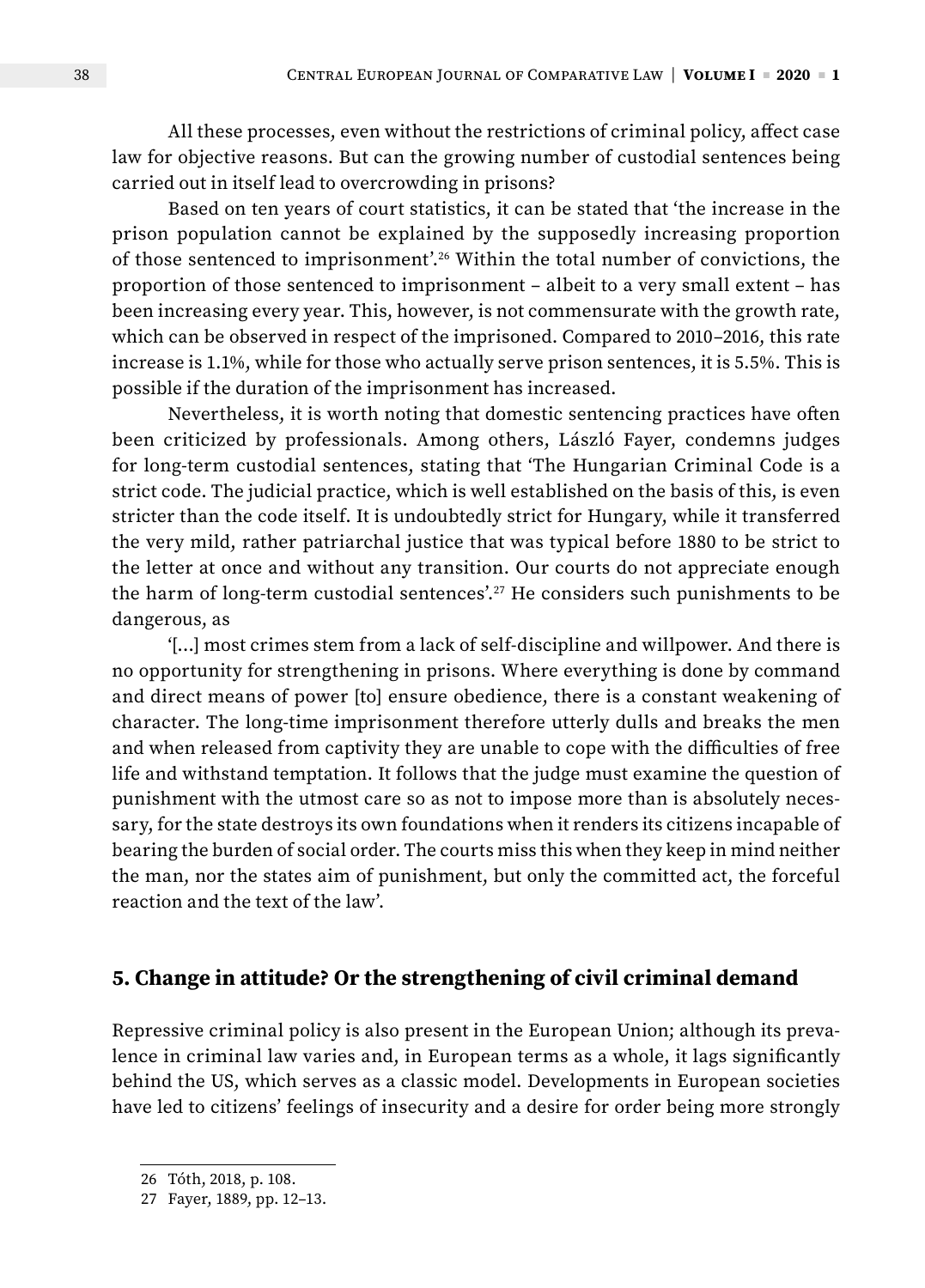expressed, which is partly due to rising crime figures and partly to a loss of trust in public institutions, heavily and negatively influenced by the media.

Fear of crime may have been heightened not only by public security characteristics supported by actual statistics; as the fourth estate mainstream media has clearly had a distorting effect on perceptions of the criminal situation. The rise of the Internet, apostrophized as the fifth estate, has even further eroded the still existing order of values and norms in everyday life. As a direct consequence, there is a real need for protection against crime, which is articulated by citizens towards the state which it could not and did not want to assume.

The media has played a significant role in raising awareness of so-called enemy criminal law<sup>28</sup> in both the US and Europe. The essential difference from civil criminal law is that while a perpetrator who is the subject of criminal proceedings is entitled to the presumption of innocence and other procedural and human rights guarantees, enemy criminal law considers the perpetrator as a risk factor endangering society. Thus, the community's right to defence takes precedence over the perpetrator's rights. In this way, the subject of the proceedings becomes the object of it against whom – in view of the potential risk factor – there are no obstacles to taking action. States governed by the rule of law basically apply civil criminal law, but various events or causes can knock processes off balance. Such was 9/11, but several steps in this direction can be observed in other countries during the action taken against ISIS as a result of the terror attacks sweeping through Europe. Functioning as a security state requires stricter action, which also affects criminal law and sentencing practices.

Although the explanatory memorandum for our current Criminal Code highlights certain groups of perpetrators (e.g. violent multiple recidivists) to whom it allows for strict action, both the Criminal Code and Act No. 90 of 2017 make provision for substantive and procedural law guarantees. Our Code of Criminal Procedure specifically mentions the fundamental right to a fair trial, an effective and reasonable time limit, and the obligation to ensure that the truth is established by the state exercising exclusive criminal power. Thus, it can be said that in Hungary, despite the stricter a ction against perpetrators who particularly pose a greater danger to society, enemy criminal law has not gained ground.

#### **6. Raising the issue of public security on the political scene**

The changes were driven by the rise of public security as a political issue and, in part, by the perceived needs of citizens (potential voters). In this respect, Hungary is also a good example of the possible subordination of professional policy to current politics.

In her work, Klára Kerezsi shows with numerous concrete facts that while criminal policy changed is emphasized by the change of governments as well as regimes,

<sup>28</sup> See this in more details: Nagy, 2016. p. 16.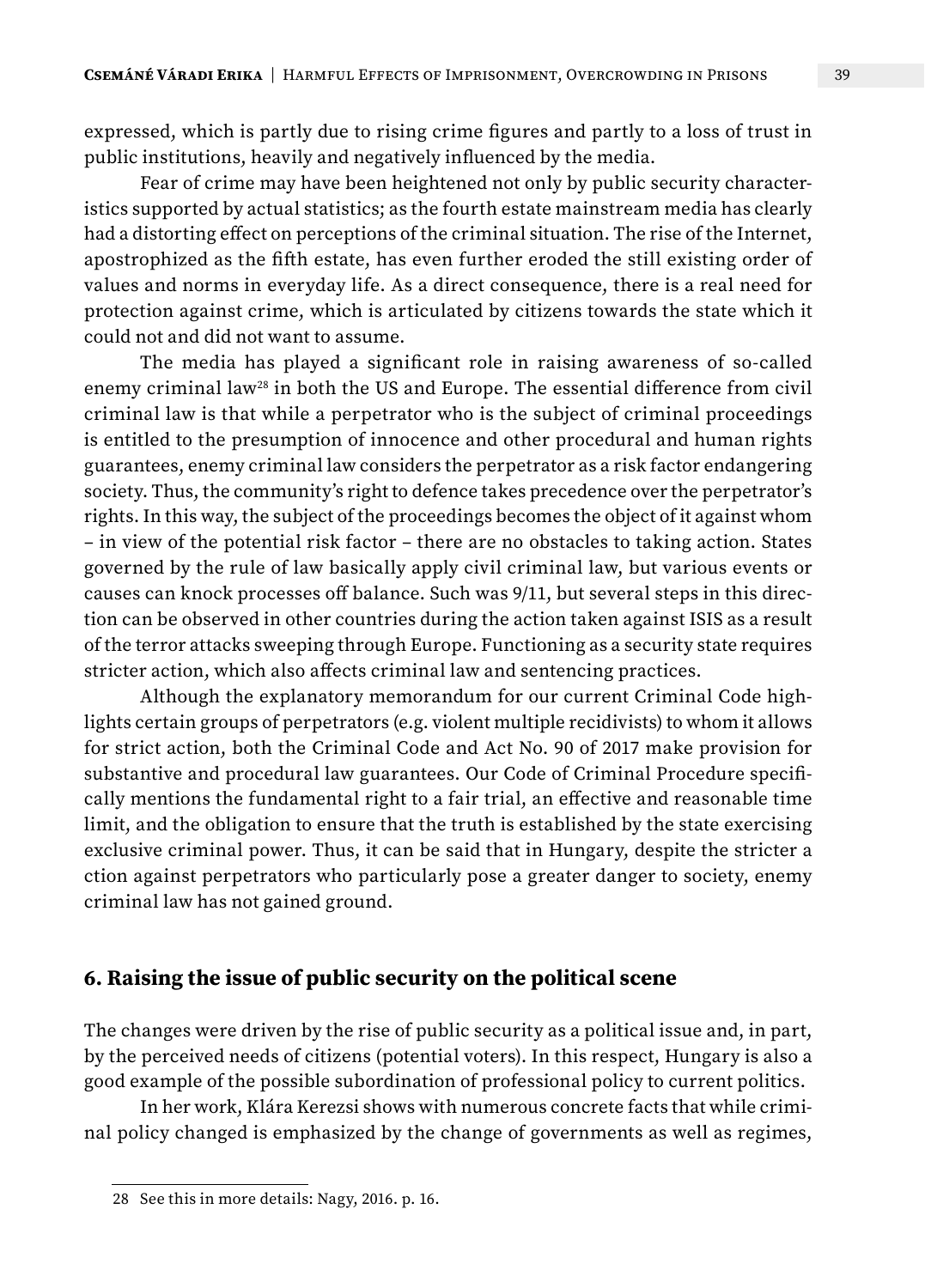in the period between 2002–2010 the left-liberal government significantly altered its criminal political convictions as a result of the activities of opposition parties in this field and public interest.29 (Tibor Draskovics, candidate for Minister of Justice and Law Enforcement: 'if we stick to the slogan of "three-strikes", then I think that in the current situation, not three, but at least thirteen strikes are needed',<sup>30</sup>).

The advancement of the political approach is reflected in the National Cooperation Program (Nemzeti Együttműködés Programja – NEP), which was launched after the election victory of the second Orbán government in 2010. Although the number of criminal offences in 1998 had dropped by the second half of the 2000s, citizens' sense of public security deteriorated significantly. In particular, a greater number of attacks were perpetrated in smaller towns (some by children and young people) within offence value or against property of lesser value, to which the state although responded by its own means, but were not visible or traceable to the society and did not improve the security situation, too. The media have consistently reported 'intolerable' situations, as well as violent behaviour against property (robbery, pillaging), or crimes mainly against single elderly people (driven by profit considerations or committed with particular cruelty). Naming the supposed or actual responsible people who escape conviction has stimulated intolerance, encouraging certain sections of the population to either take direct action or, in the absence thereof, to express sympathy with those who did so. This resulted in several political parties and other groups becoming involved in events.

In response to this situation, the new government promised a number of changes, 'tidying up', and strict action. Political messages concerning criminal policy included equality before the law, strong, respectable laws, the exclusive right and opportunity of the state to restore order, the right to protection for all, and laws to protect victims.

Many of the promises came about and the idea of austerity was disseminated so well that professional discussion about the current Criminal Code as the strictest in Europe ensued.<sup>31</sup>

At the same time, mitigation, which further served the implementation of the dual-track criminal policy, although not in the focus of interest can also be found in examples. It may seem that outlining this one-sided image could not have run

<sup>29</sup> Thus 1990–1994 conservative government had a liberal criminal policy; 1994–1998 had a socialist-liberal government with a drifting criminal policy; 1998–2002 had center-right governance with hardline criminal policy; 2002–2006 saw a socialist-liberal governance with a dual track criminal policy; 2006–2010 had a socialistliberal governance, followed by social justice, THEN a tightening of policy ('Light and Shadow'). See more on this: Kerezsi, Klára: Kriminálpolitikai törekvések és reformok In: A rendszerváltás húsz éve: állam, jog, társadalom. In: Jogtörténeti Szemle, 2010/2. pp. 57–60. The reason: the opposition at the time regularly spoke out about the poor public security situation, forcing the government to respond increasingly decisively. (This was because while the opposition proved the need to introduce the three strikes, Tibor Draskovics had already spoken of 13 strikes.)

<sup>30</sup> Minutes of the meeting of the Parliamentary Committee on Defense and Law Enforcement held on Wednesday, 15 April 2009 at 9 am in the 93rd room of Parliament. HRB 6/2009. (HRB 1-89/2006–2010.) (6/5/2020) Online: https://www.parlament.hu/biz38/bizjkv38/HOB/0904151. htm. See also: Csemáné, 2012. pp. 2–3.

<sup>31</sup> Weidinger, 2020.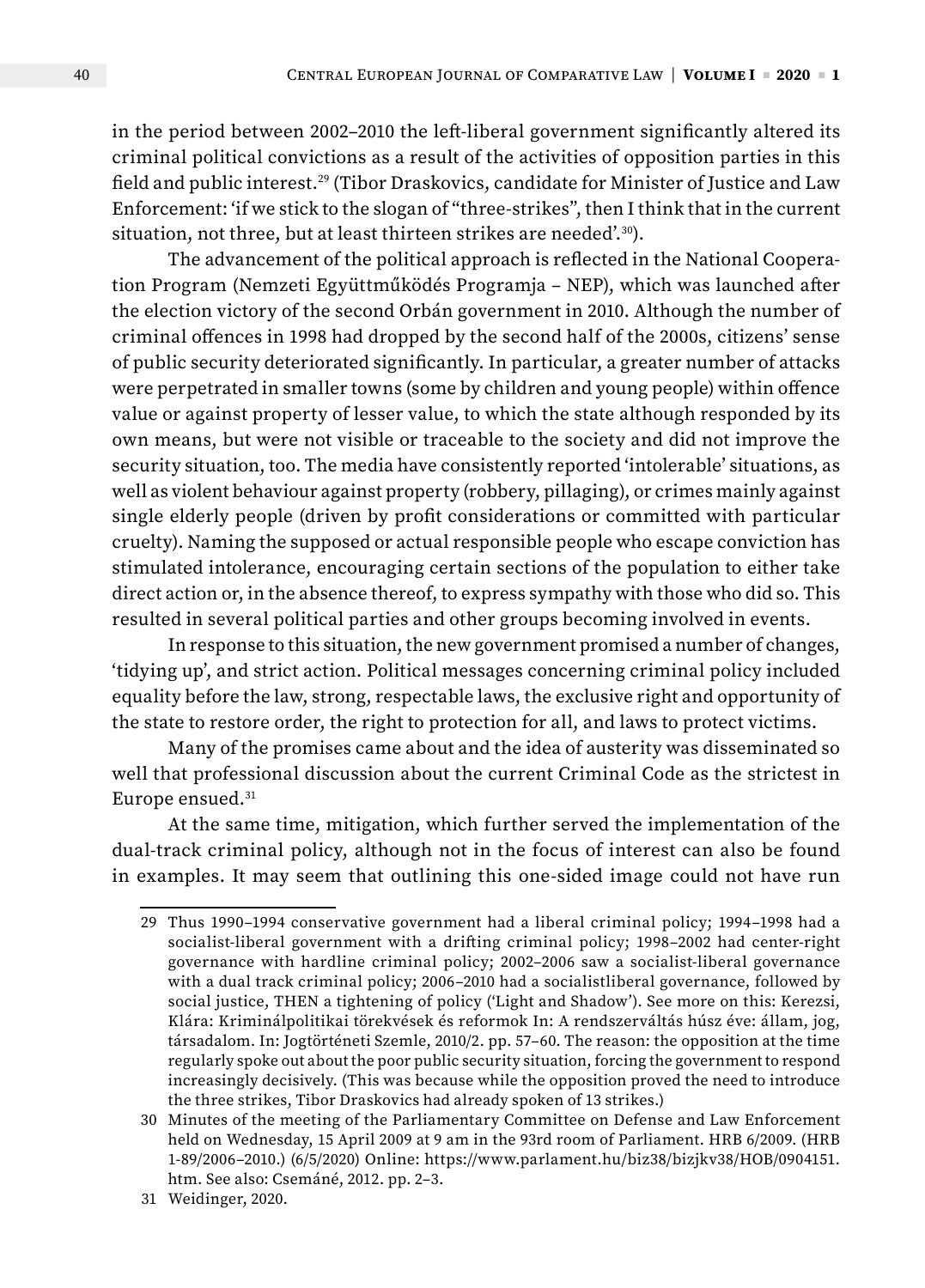counter to the will of the government either. As Miklós Hollán ironically remarks: the numerous mitigating amendments or new legal institutions<sup>32</sup>  $\ldots$  have not been given such a prominent role in the general explanatory memorandum, as it is not referred to in the NEP, and it can be much less… exchanged for political benefits'.33 That is, the symbolic messages regarding austerity did not distort the Criminal Code, causing an outstanding level of imprisonment.

## **7. A common heritage – the specificities of the countries of Central-Eastern Europe**

International criticism of prison overcrowding has often focused on Central-Eastern European countries. This, in turn, has also increasingly raised the issue of the execution of a custodial sentence. The data show that although the proportion of prison population is the highest in the successor states of the former Soviet Union, it is also high in former socialist countries, such as Poland, Slovakia, the Czech Republic, and Hungary, compared to Western European countries – however, the 'number of people affected by custodial sentences in Europe now exceeds the number of people serving prison sentences'.34

In light of the number of convictions, the interesting question is whether there are any common roots among the former socialist countries? In fact, almost every state in the region has an extremely high prison population rate above the EU average. A common explanation for this is that these countries define suspended imprisonment often as an alternative to effective imprisonment, and in addition to this type of penalty, other legal consequences (e.g. fines or various community sanctions, restorative measures) play only a background role. This significant discrepancy, experts say, could be the result of a rapid increase in crime accompanied by political, economic, and social transformation. However, this fact alone cannot explain the deviation from Western European characteristics. In this, elements of the inheritance of professional ideologies and the former, particularly strict, crime control policy may play a more prominent role<sup>35</sup> and the fact that 'the greater the degree of inequality that characterizes a society, the stronger its indicators of punitivity'.36

<sup>32</sup> For example, in the case of the daily amount of a fine, a lowering of the minimum limit or an earlier determination of the earliest date of parole from a fixed-term custodial sentence. Overall, the latter may be a more favorable option for more perpetrators than the number of offenders who may encounter an increased qualified case-by-case penalty limit for certain specific facts (e.g. counterfeiting).

<sup>33</sup> Hollán, 2017. p. 357.

<sup>34</sup> Lévay, 2019, p. 119.

<sup>35</sup> A detailed derivation of this through the Polish example is presented in the study by Krajewsky Krzysztof "Punishment in Poland: Attempts to Reduce Punitivity", which is described by Miklós Lévay. In: Lévay, 2018, pp. 602–604.

<sup>36</sup> Borbíró, 2011, p. 80.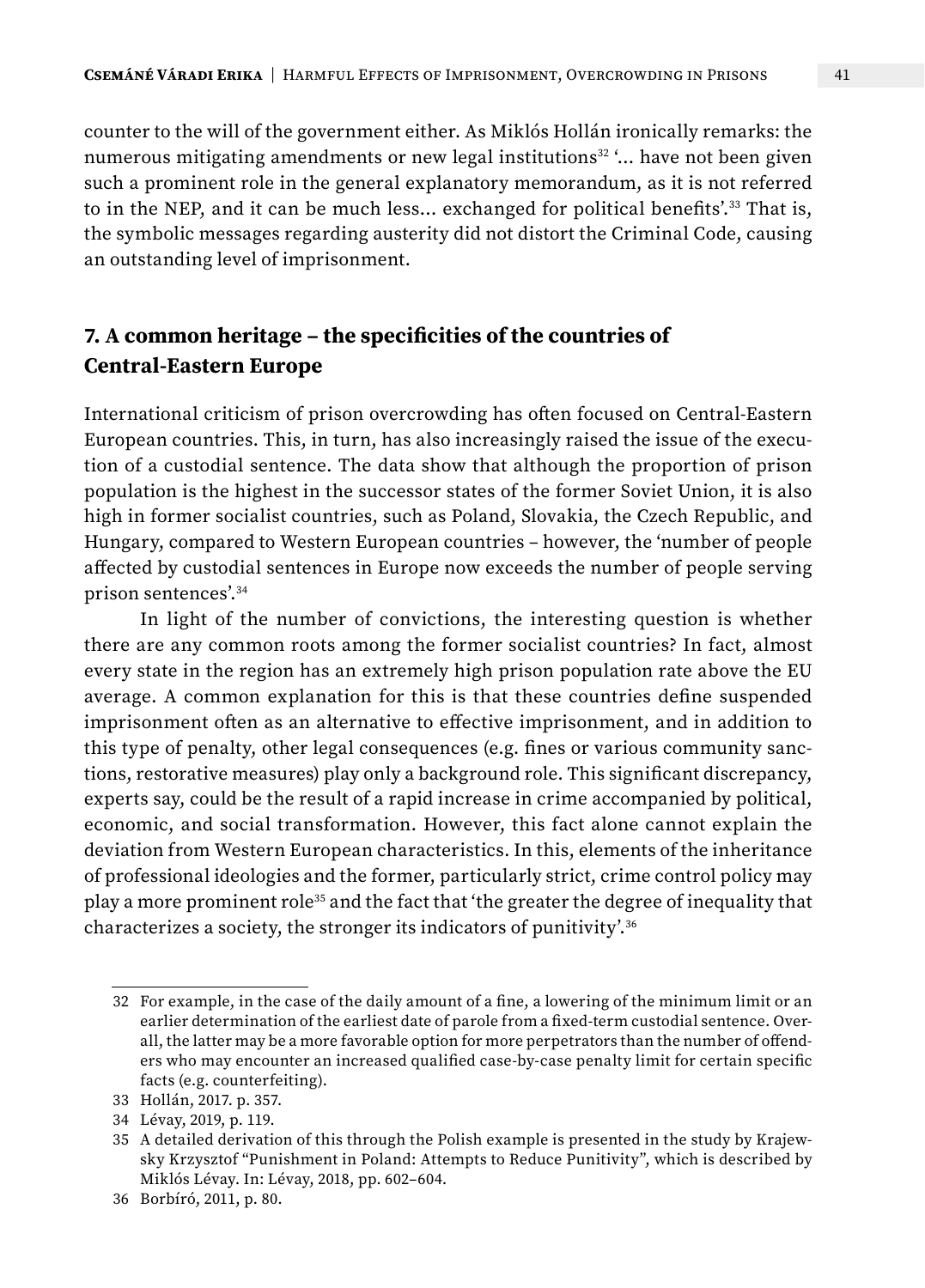What is also of interest to professionals behind the higher prison population in Central-Eastern European countries is to what extent a punitive practice that appears to be stricter, but with a different focus has the support of the public, and to what extent can its attitude towards sentencing influence this fact? To what extent could the impact of the shock experienced during the period of regime change in the countries of the said region play a role in an increase in the demand for punishment? In addition to newly introduced negative phenomena affecting a significant part of society (e.g. unemployment, unstable working and living conditions) (or against them), there has been a spectacular enrichment of the few who do not follow the rules (or for whom they are flexible), ineffective operation by the police and the judiciary (with ethically and/or legally questionable privatizations and contracts, 'oil-bleaching' cheated government support, 'bankrupted' businesses) and a high level of disappointment resulting in total mistrust.

#### **8. Not new and not unique?**

Fact: Among the citizens of Central-Eastern European countries, Hungarians have experienced the worst regime change, and what is also true is that the turnaround has negatively affected the greater part of the population. However, this still does not provide an answer to the examined question: can there be any other reason for the exceptional Hungarian statistics?

'Our prisons housed 2,674 more individuals than the capacity to accommodate. Yet the average figures show the situation partly even more favorable than it was in reality at the time, as the number of detainees in the winter period far exceeds the full-year average. In such cases, the overcrowding of prisons is even clearer than it seems by the average number of prisoners per year'.37 (Revealed by the head of the Royal Hungarian Statistical Office, József Jekelfalussy in his work titled, 'The State of our Prisons. 1872–1886'.) Examining the number and location of prisons, the institutes and their equipment, the amount of air cubic metres per prisoner, ventilation, lighting and heating, and the quality of drinking water, explain the impact of these factors on the health of prisoners. Significant investments have been made during the reviewed fifteen years, but as the number of prisoners has increased, no significant improvement could be identified.38

The 'overstuffing' of maximum, medium, and minimum security level prisons, which was considered a serious problem almost 150 years ago, has generated continuous criticism and professional debates in Hungary. 'There are 30% more individuals placed in our institutions than could reasonably be accommodated with the most primitive needs; that due to overcrowding, employment cannot be established in many places; that the age classification established expressly by Section 86 of the Criminal

<sup>37</sup> Jekelfalussy, 1887.

<sup>38</sup> Kovacsicsné Nagy, 2006, p. 88.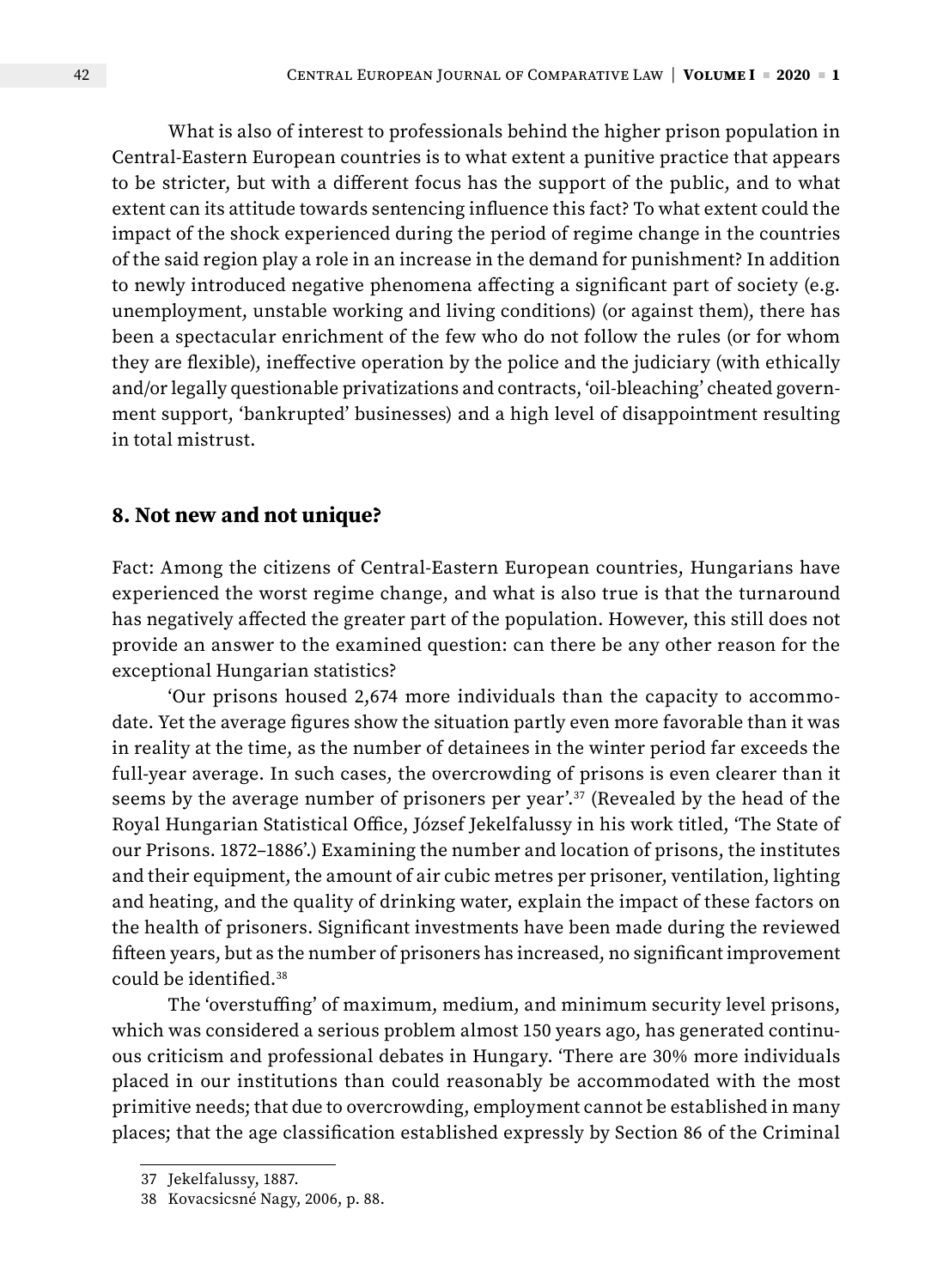Code, in most places it is impossible to think of; that even remand prisoners are mixed with convicts'.<sup>39</sup> László Fayer lists the problems. Thus, in addition to the general problems, overpopulation has so far hampered the implementation of the guarantee rules of criminal procedure.

The capacity of prisons and the degree of overcrowding also depends on the nature of the institution. From the exposition in the House of Representatives on 29 May 1889 by the Minister of Justice Dezső Szilágyi,<sup>40</sup> it transpires that institutes for enforcement of 'freedom-penalties' are different both in the sense of control, material conditions, and other characteristics. Institutions supervised by the Attorney General's Office were not characterized by overcrowding, while institutions subordinate to the ministry made it impossible to enforce statutory custodial provisions such as segregation.

Has this difference between the two groups of prison institutions persisted to this day? Although the organization is now unified, it is a fact that national and regional institutes ('serving houses') are more likely to house convicts, while county-level institutes are more likely to house detainees.

#### **9. Objective reasons**

There is also a difference in the objective characteristics of each institute. Most of today's institutes, especially at county level, were built mainly as a result of work initiated under the influence of the Csemegi Code, and their function was primarily to serve the work of the judiciary. Therefore, as the venues for court work were usually the generally imposing buildings of the cities in a central location, most of the institutes are located in the city centre. For example, in 1884 the Pécs Royal Detention House, in 1891 the Nyíregyháza Royal Detention House, and in 1904 the Kecskemét Tribunal Palace and the Tribunal Detention House were opened; then the Hungarian Royal Tribunal and the detention house in Szolnok were built around 1895, the Royal Tribunal Detention House with the Royal Judicial House around 1906–08, and the Sátoraljaújhely Royal Judicial House in 1905, although in Győr the institute also operated from 1886. After the great wave of institution building, examples from the 1930s, 1950s, etc. of buildings being handed over can also be found, but their number was significantly lower than before.

However, as pointed out by Péter Ruzsonyi, the disadvantage of the beautifully renovated, imposing buildings from the outside is that '[The] contemporary architectural philosophy reflects the penal philosophy of the time (typically large-space cells designed to isolate prisoners from each other). The transformations of the first hundred years were almost without exception aimed at increasing the number of people that

<sup>39</sup> Fayer, 1889, p. 10.

<sup>40</sup> Szilágyi Dezső, Minister of Justice exposé made for the House of Representatives (29 May 1889) cited by Fayer, 1889, pp. 10–11.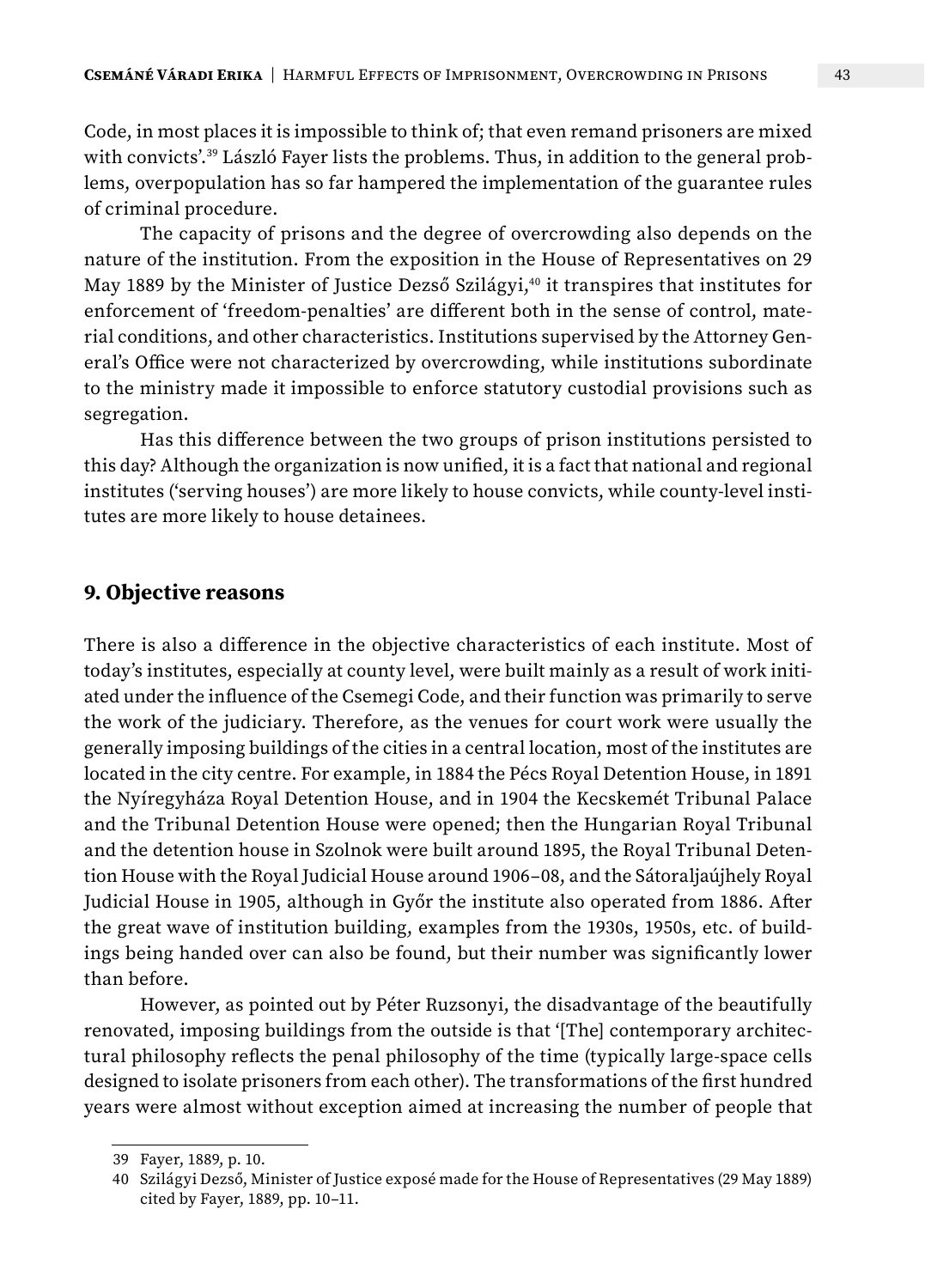could be accommodated; the improvement of hygienic conditions, ventilation and the creation of free space were only multifaceted aspects'.<sup>41</sup>

However, at the time of being built, they were modern and represented a major shift from previous conditions and circumstances. Jekelfalussy praised the legislature's break with the medieval conception of seeing prisons as 'places of horror, the graves of the living'.42 It has defined as an important goal that they should be designed in both their structure and internal equipment so as not to be harmful to the physical and mental health of the prisoners in accordance with the Csemegi Code.<sup>43</sup>

The poor system of objective conditions and obstacles to further development affect the living conditions of the detainees, such as providing detachable water blocks or limited periods outdoors. The absence of these could easily justify a violation of Article 3 and the liability of the state.

### **10. Opportunities for progress – good practices, successful programmes, paradigm shift**

The Hungarian penitentiary system has long been committed to performing its task even more effectively. Thus, numerous good practices in both codification and other activities can be linked to the institutional system.

The largest and most complex crime prevention project in Hungary was launched in 2010 with the Ministry of Interior as project owner an in collaboration with its consortium partners (the University of Miskolc, the Judicial Service of the Ministry of Administration and Justice, the National Prison Service, and the Employment Services of government offices in Baranya County and Jász-Nagykun-Szolnok County). The 'TEtt programme for the victims and the perpetrators', that is, 'The methodological basis for strengthening social cohesion through crime prevention and reintegration programs' is a prioritized project (Social Renewal Operational Program 5.6.2. 10/1- 2010–0001) and was realized with the support of the European Union, co-financed by the European Social Fund.

The multi-module, mutually reinforcing, practice-oriented project involved all actors relevant to crime, thereby increasing social cohesion and supporting reintegration and crime prevention. The training module provided goal-oriented, multi-level output, presence and online training about community crime deterrence as well as the prevention of the victimization of offenders of children and young people, new directions for victim assistance and reintegration of offenders for both professionals and their supporters, facilitators, and representatives of relevant organizations or the

<sup>41</sup> Ruzsonyi, 2015. p. 27.

<sup>42</sup> Kovacsicsné Nagy, 2006, p. 88.

<sup>43</sup> This was not always the case and would have required a lot of money. However, the author dealt with this as a personally special issue, creating a detailed database of light and dark, dry and wet, and well-ventilated and non-ventilated prison rooms.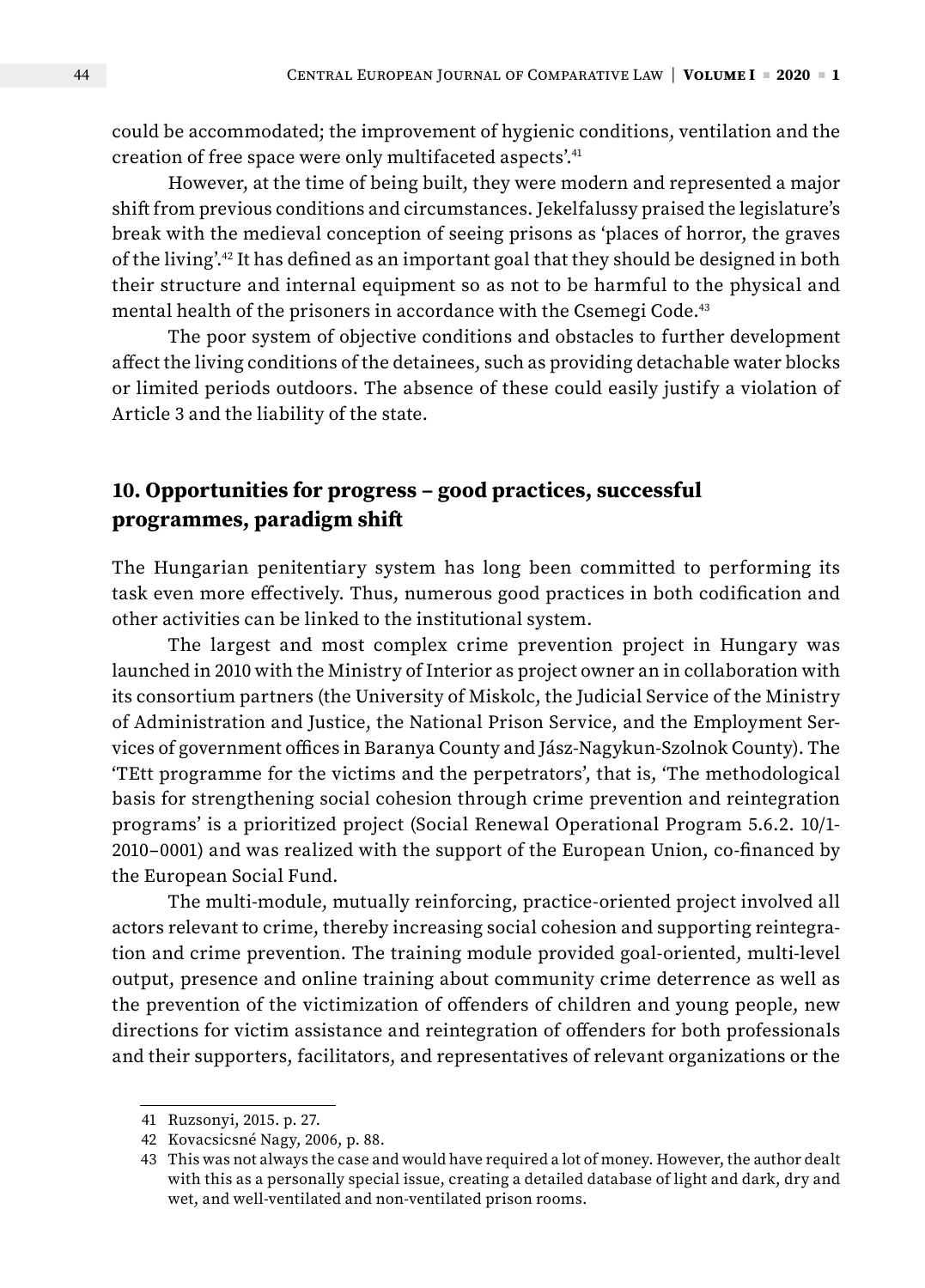alarming system. The mixed groups provided an opportunity for professionals and volunteers with various qualifications related to crime, crime prevention, and victim assistance to become familiar with each other's work, and to establish living relationships between them, on which they could also rely during the course of their work.

A voluntary victim support network covering three regions has been set up as part of victim support services, including a 24-hour helpline with the support of volunteers for home help, or with the contribution of a psychologist. Victims are also given the opportunity to participate in various alternative conflict resolution procedures. Programmes for perpetrators have not been limited to vocational training and social inclusion programmes; for those convicted with conditions the Green House in Miskolc operates a Community Activity Room where programmes are organized with an aggression manager, team builder, etc. Group activities have been organized for convicts to enforce community service punishment in a more effective way (e.g. in wildlife parks, schools), primarily on a community compensation basis. As part of the social and labour market reintegration of prisoners, competence-building trainings are held in the same way as family group conferences or mediation meetings but, in addition, they also receive reintegration and aftercare support and attempts have been made to provide them with employment by the time of their release. All this complex work has been complemented by research and studies to explore quality assurance and performance indicators with follow up, as well as the supply of methodological guides, protocol descriptions, textbooks, information materials, methodological films, etc.

Among the numerous overlapping projects, we can highlight the project EFOP-1.3.3-16-2016-00001, Reintegration of Prisoners<sup>44</sup> which was launched jointly by the Ministry of Interior and the BvOP.45 The aim of the HUF 4.2 billion EU-funded programme is to strengthen the social and labour market reintegration of convicts and pre-trial detainees, thereby reducing the risk of recidivism. Continuing the practices of the previous project, the aim is to prepare detainees for the labour market and social reintegration with support before their release.

Legislative amendments relating to the reintegration custody have also further expanded the work of probation officers in law enforcement.<sup>46</sup> The results are very positive: 82% of those currently under probation and aftercare are employed with the assistance of probation officers. (In 2017, there were 1,201 people involved in the public service, while in 2018, this number had reduced to only 566.)

A number of other tools have also been developed that directly and indirectly affect the prison population. During the development of the Predictive Measuring Tool (Prediktív MérőEszköz – PME), $47$  an infrastructural background suitable for recording PME data was created, so in 2017 the data of 1,600 people were recorded

<sup>44</sup> Várkonyi, 2017, p. 24.

<sup>45</sup> BvOP – National Prison Service.

<sup>46</sup> Várkonyi, 2017, p. 26.

<sup>47</sup> Várkonyi, 2017, p. 29.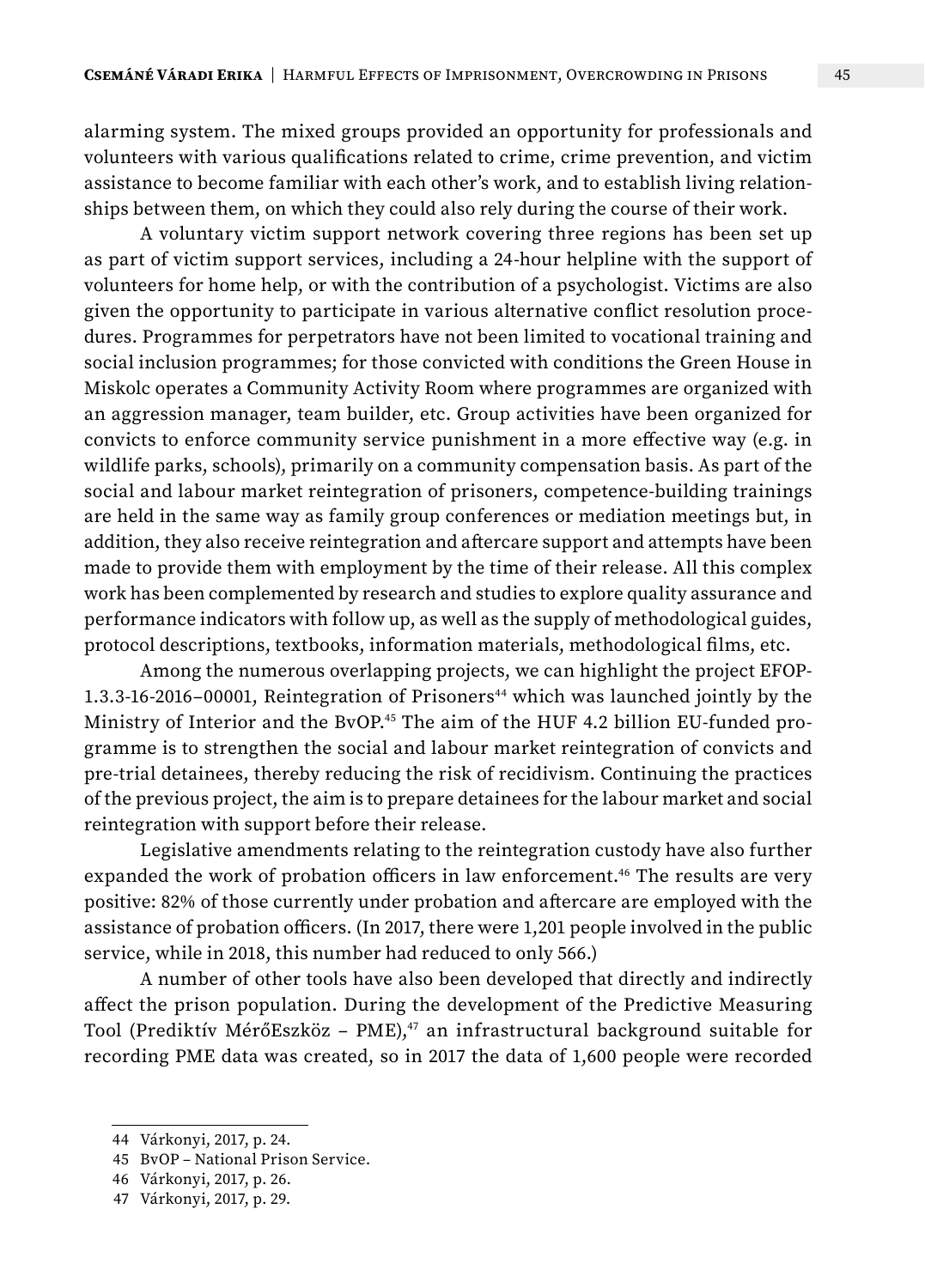(increased to 5,249 in 201848), the analysis of which has resulted in the development of professional standards for detention risks and the ability to classify those concerned into risk groups. The Risk Analysis and Management System<sup>49</sup> was introduced to domestic practice by Act No. 240 of 2013. Its two main elements are the assessment of individual detention risks and the provision of risk management programmes that respond to them. In the affected prisons, 150 reintegration officers and social assistants have received training on drug prevention, aggression management and assertiveness (selfassertion) programmes. The involvement of convicts in programmes is ensured on an ongoing basis.

With the Secretariat of Prisoncursillo,<sup>50</sup> the cursillo course was launched in 2017 in five institutions with ninety-five inmates participating, with the aim of providing Christian-based support for their individual moral development, and the development and strengthening of family and social relationships, in addition to community building.

Equally important competence development programmes could be implemented by the National Crime Prevention Council.<sup>51</sup> For example, 370 art therapy programmes took place in 2017 involving 5,880 detainees, while a right brain drawing course was organized for both professionals and inmates. The success of this is evidenced by the fact that a total of 943 people attended the 828 courses. The third National Prison Theater Meeting in the summer of 2018 provided an opportunity for 150 members in sixteen institutional theatre companies.

These myriad activities that have permeated the penitentiary system for decades, with an ever-widening range of services, are increasingly present. Numerous good practices and solutions that have been successfully implemented or integrated into day-to-day operations prove this, even sometimes under objective reasons or impediments.

Attitudes towards the enforcement of deprivation of liberty are also much changed. Socially accepted attitudes ('skill') and teaching methodologies that require competency have replaced the former paternalistic teaching methods which focused on specific knowledge. Peer counselling and volunteer work is increasingly appearing in more and more institutions. Civilians (university students, formerly released), outsiders, and fellow prisoners can particiate.

The Hungarian regulations have brought to life numerous values and good practices, but at the same time (especially with regard to the objective system of conditions for the enforcement of imprisonment) further changes are needed. The high overpopulation rate in addition to the non-prominent prison population, as showed by Professor Mihály Tóth, does not seem to be justified by the not necessarily strict Criminal Code or the 'increase in the proportion excluded from parole'. In his view, the emerging case

<sup>48</sup> Várkonyi, 2017, p. 29.

<sup>49</sup> Várkonyi, 2018, p. 29.

<sup>50</sup> Várkonyi, 2017, p. 29.

<sup>51</sup> Várkonyi, 2018, p. 24.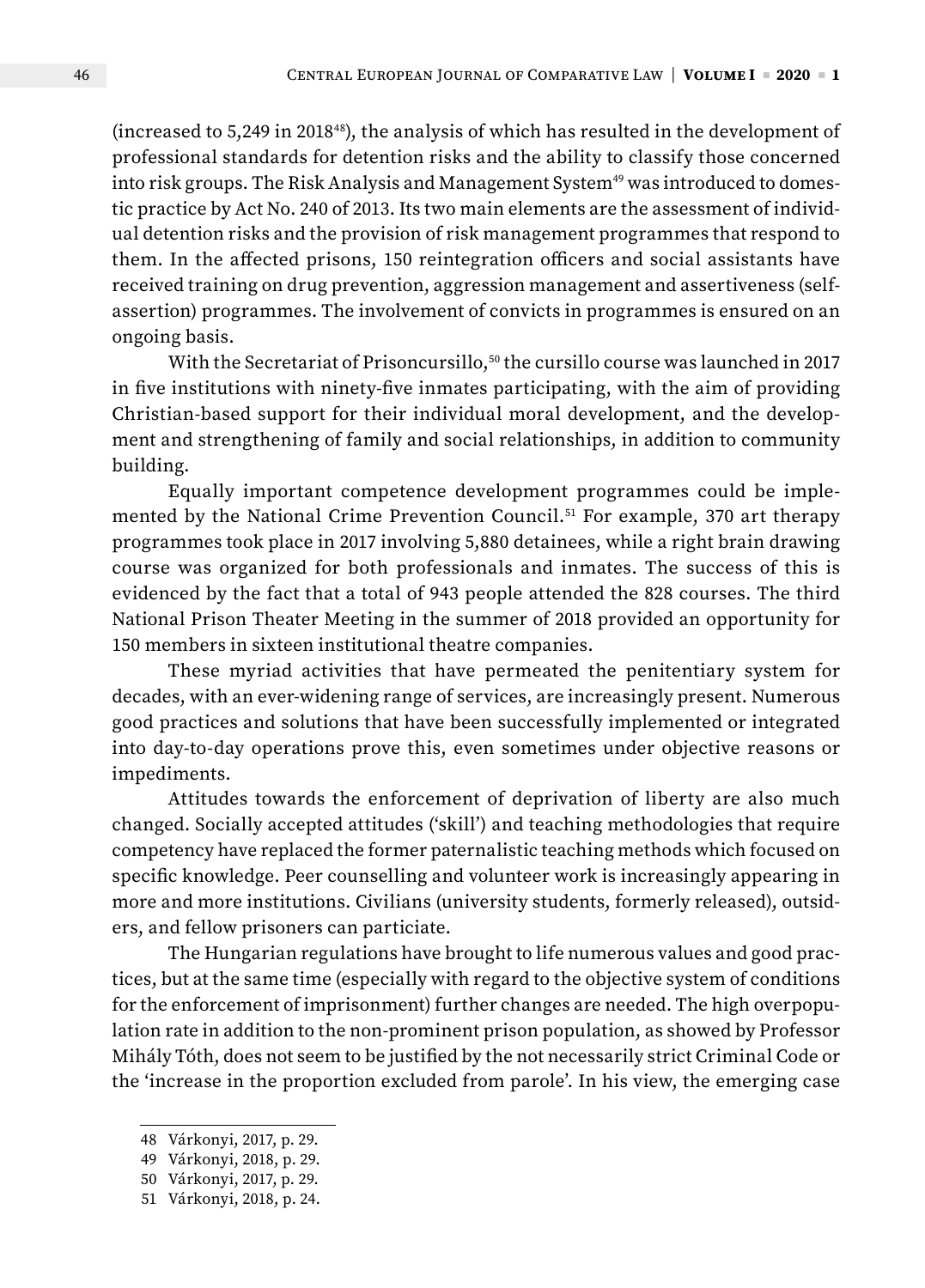law in the early 2010s (in the context of mid-scale sentencing) had a significant impact on the high prison population in the European context in 2010 as well and other factors such as stricter regulations on violent recidivism are present to a much lesser extent'.52 Although prison overcrowding has long been part of domestic conditions, hampered by a number of factors ranging from the highly chaotic, sometimes earthquake-like political events of the past 100 years to the limitations of inherited architectural solutions, recent improvements shown by the data suggest a positive shift.

Enforcement of the aims declared in the Criminal Code and strict adherence to its substantive elements not only results in wider application of the already available palette of sanctions and legal institutions (through which a further reduction in the prison population may be triggered), but also ensures that the criminal law always guarantees the enforcement aspects as well as the offender's reintegration and the protection of victims and society.

In addition to the complex response to imprisonment as a key problem, it is an important substantive shift that in July 2020 a total of 2,750 new places were handed over in the new wings of ten Hungarian penitentiary institutions.53 Minister of Justice Judit Varga stressed that the government's goal is to eliminate overcrowding in prisons by 30 September, 2020. She emphasized that 'a prison in the 21st century must already meet different expectations than in the time of St. Stephen. A "complex" site that speaks of both punishment and bringing the perpetrator back into society after the sentence has expired. Employment, education, participation in compensation programs all help'.

<sup>52</sup> Tóth, 2018, p. 114.

<sup>53</sup> The government aims to end the overcrowding in prisons. Ministry of Justice. 13 July 2020 (14/7/2020) Online: https://www.kormany.hu/hu/igazsagugyi-miniszterium/hirek/ varga-judit-a-kormany-celja-hogy-megszuntesse-a-bortonokben-uralkodo-tulzsufoltsagot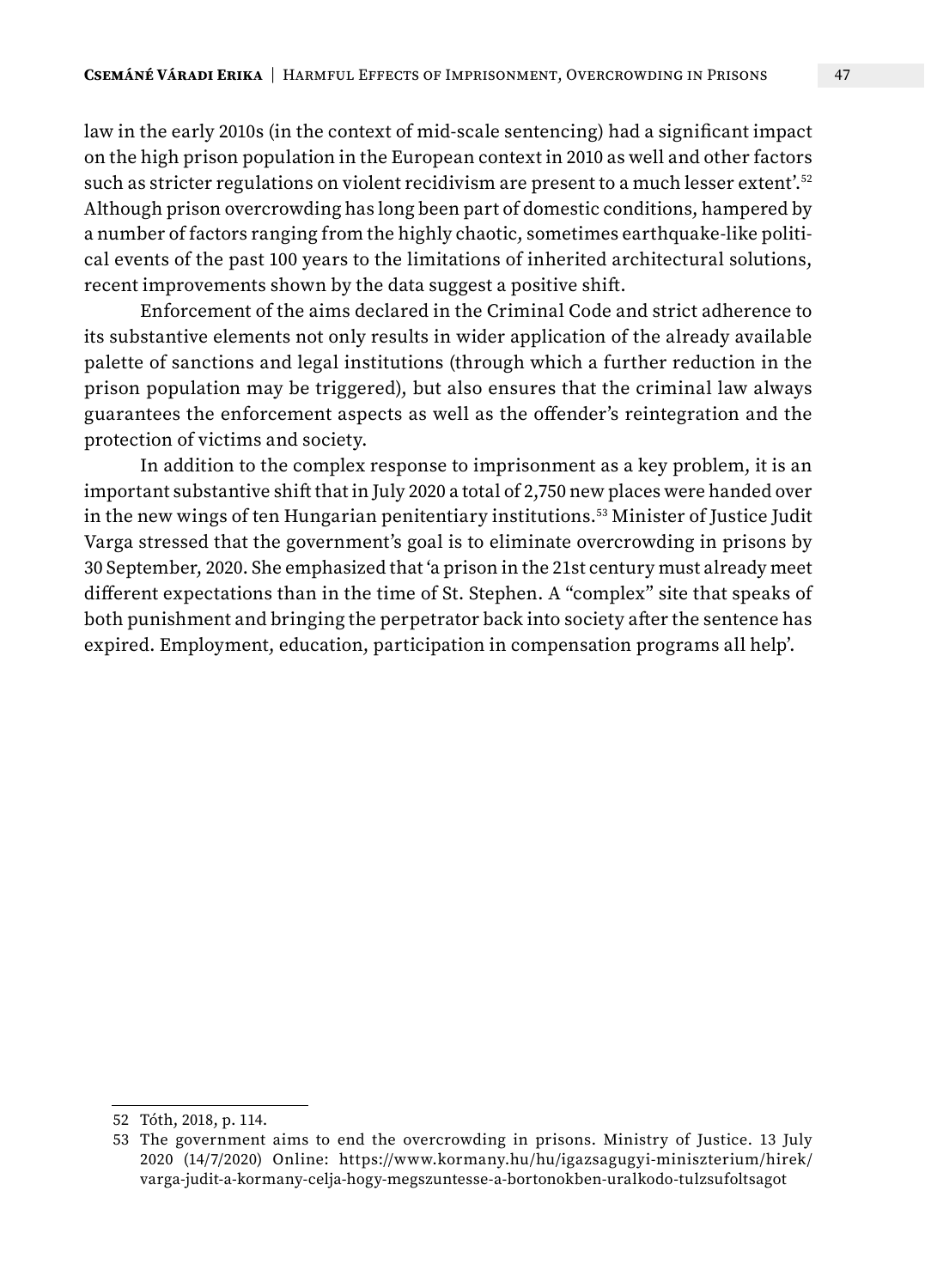## **Bibliography**

- *A kormány célja, hogy megszüntesse a börtönökben uralkodó túlzsúfoltságot.* Igazságügyi Minisztérium. 2020. július 13. [Online]. Available at: https://www.kormany.hu/hu/ igazsagugyi-miniszterium/hirek/varga-judit-a-kormany-celja-hogy-megszuntessea-bortonokben-uralkodo-tulzsufoltsagot (Accessed: 15 July 2020).
- *A Nemzeti Együttműködés Programja.* Munka, otthon, család, egészség, rend. Országgyűlés Hivatala (iratszám: H/47) 2010. május 22. [Online]. Available at: https:// www.parlament.hu/irom39/00047/00047.pdf (Accessed: 01 Jun 2020).
- *Általános Indokolás a büntető jogszabályok és a hozzájuk kapcsolódó egyes törvények módosításáról szóló törvényjavaslathoz.* I. A Büntető Törvénykönyvről szóló 1978. évi IV. törvény módosítása. 5. pont. T/1218. számú törvényjavaslat a büntető jogszabályok és a hozzájuk kapcsolódó egyes törvények módosításáról (Előadó: Dr. Bárándy Péter igazságügy-miniszter) Budapest, 2002. október [Online]. Available at: https://www. parlament.hu/irom37/1218/1218.htm (Accessed: 01 Jun 2020)
- Borbíró, A. (2011) *Bűnmegelőzés a késő modernitásban*. Phd-értekezés. Budapest: ELTE
- Csemáné Váradi, E. (2012) 'A Janus-arcú kriminálpolitika avagy a fiatalkori bűnözéssel szembeni fellépés aktuális kérdései' in Stipta, I. (ed.) *Collegium Doctorum Konferencia* Miskolc: Bíbor Kiadó Paper 7.
- *Emberi Jogok Európai Egyezménye.* (Egyezmény az emberi jogok és alapvető szabadságok védelméről. Róma, 1950. november 4.) Strasbourg: Európai Emberi Jogi Bíróság. Council of Europe
- Eurostat, *Statistics Explained*. [Online]. Available at: https://ec.europa.eu/eurostat/ statistics-explained/index.php?title=File:Prison\_occupancy\_rate,\_average\_2015– 2017.png (Accessed: 1 May 2020)
- Fayer, L. (1889) *Büntetési rendszerünk reformja.* Adalékok a Btk. módositásához. Budapest: Franklin Társulat (Magyar Irodalmi Intézet és Könyvnyomda)
- Finszter, G. (2003) 'A bűnmegelőzés hivatalai' in: Hautzinger, Z. (ed.) *Tanulmányok a "Határőrség szerepe a bűnmegelőzésben" című tudományos konferenciáról.* Pécsi Határőr Tudományos Közlemények II. Pécs: Magyar Hadtudományi Társaság HSz PSz. pp. 37-64.
- Forgács, J. (2018) 'A fogvatartottak kártalanítása az Emberi Jogok Európai Bírósága joggyakorlata tükrében', *Hadtudományi Szemle* 11(3), pp. 222-239.
- Hollán, M. (2017) 'XXI. A Negyedik magyar büntetőkódex összegző tanulmány.' in Hollán, M., Barabás A. T. (eds.) *A negyedik magyar büntetőkódex – régi és újabb vitakérdései.* Budapest: MTA Társadalomtudományi Kutatóközpont & Országos Kriminológiai Intézet pp. 363-380.
- *Incarceration rates in OECD countries as of May 2020.* [Online]. Available at: https://www. statista.com/statistics/300986/incarceration-rates-in-oecd-countries/ (Accessed: 10 May 2020)
- Jávorszki, T. (2013) 'Az időbeli hatály értelmezése az új Btk. Általános Részének egyes rendelkezései kapcsán', *Jogelméleti Szemle* 2. pp. 58-65.
- *Jegyzőkönyv az Országgyűlés Honvédelmi és rendészeti bizottságának 2009. április 15-én, szerdán, 9 órakor az Országház földszint 93. számú tanácstermében megtartott üléséről.*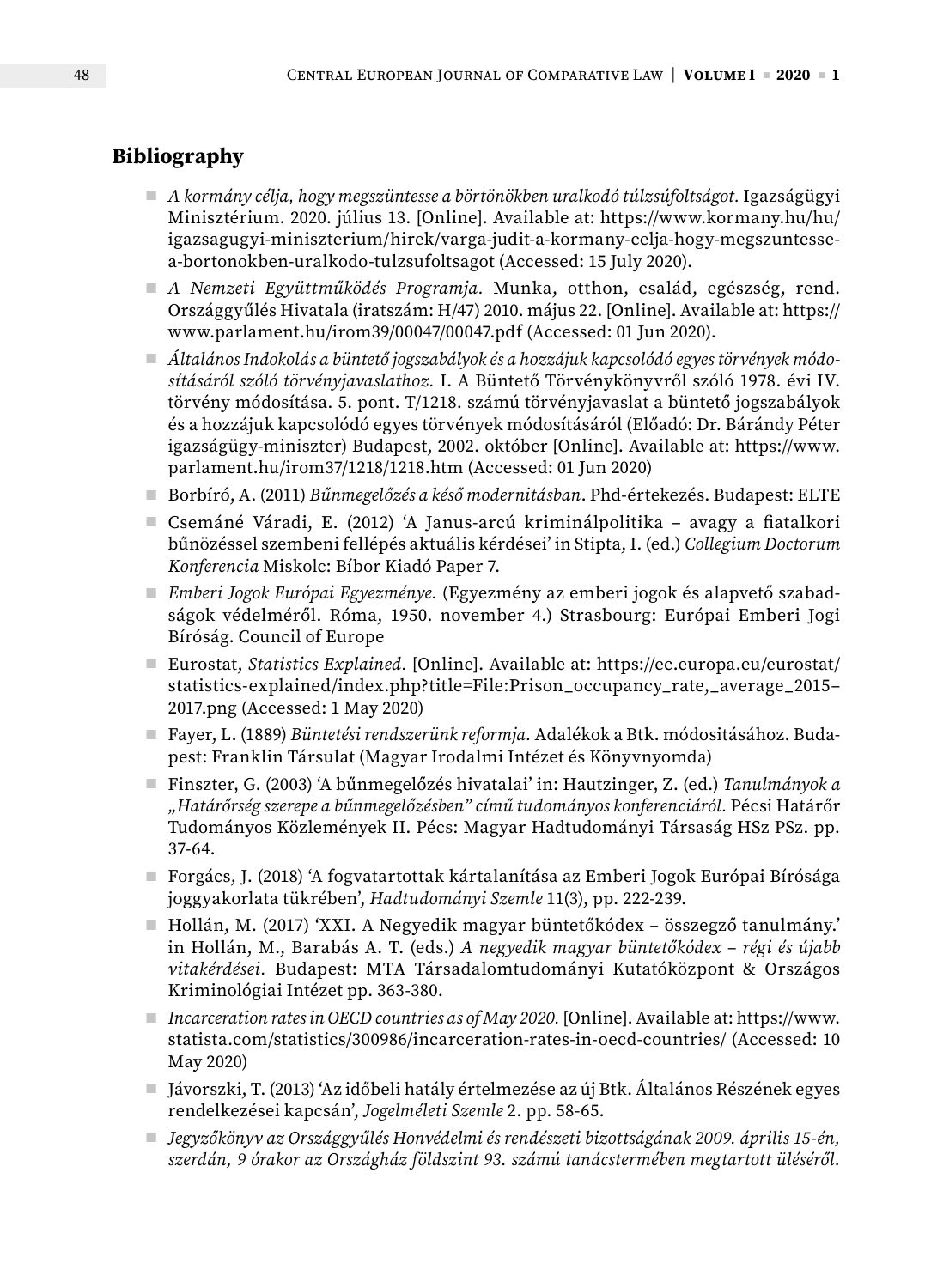HRB 6/2009. (HRB 1-89/2006–2010.) [Online]. Available at: https://www.parlament.hu/ biz38/bizjkv38/HOB/0904151.htm (Accessed: 06 May 2020)

- Jekelfalussy, J. (1887) 'Fogházaink állapota 1872–1886', *Hivatalos Statisztikai Közlemények* Budapest: Athenaeum Kiadó
- Kerezsi, K. (2010) 'Kriminálpolitikai törekvések és reformok.' A rendszerváltás húsz éve: állam, jog, társadalom, *Jogtörténeti Szemle* 2. pp. 57-60.
- Kovacsicsné Nagy, K. (2006) 'Egy majdnem elfelejtett kriminálstatisztikus, Jekelfalussy József', *Börtönügyi Szemle* (25)2 pp. 85-90.
- Lévay, M. (2018) 'Egy, a büntetéskiszabás elméletével és gyakorlatával foglalkozó tanulmánykötetről.' Ünnepi Kötet Dr. Nagy Ferenc egyetemi tanár 70. születésnapjára. *Acta Universitatis Szegediensis Acta juridica et politica* Tomus LXXXI. pp. 593-606.
- Lévay, M. (2019) 'Az európai börtönnépességről és a szabadságelvonással nem járó szankciók hatálya alatt álló elítéltekről az Európa Tanács SPACE projektje alapján', *Miskolci Jogi Szemle* (14)2 Második kötet pp. 105-120.
- Löw, T. (1880) *A magyar büntetőtörvénykönyv a büntettekről és vétségekről (1878:5. tcz.) és teljes anyaggyűjteménye.* Első kötet. Budapest: Pesti könyvnyomda-részvény-társaság
- Nagy, A., Dobos, Á. Gy., (2019) 'Túlzsúfoltság a büntetés-végrehajtási intézetekben és a konfliktusok', *Publicationes Universitatis Miskolcinensis Sectio Juridica et Politica* 37(1) pp. 305-331.
- Nagy, F. (2016) Régi és új tendenciák a büntetőjogban és a büntetőjog-tudományban. MTA doktori értekezés tézisei. Szeged: Szegedi Tudományegyetem
- *Prisoners by 100000 inhabitants, 2017*. [Online]. Available at: https://ec.europa.eu/ eurostat/statistics-explained/index.php?title=File:Prisoners\_by\_100\_000\_inhabitants\_2017\_.png (Accessed: 10 May 2020)
- Ruzsonyi, P. (2015) 'A börtön mint veszélyforrás' in Gaál, Gy., Hautzinger, Z. (eds.) *Modernkori veszélyek rendészeti aspektusai*. Pécs: Magyar Hadtudományi Társaság HSz PSz. pp. 23-33.
- Szemere, B. (1841) *A Büntetésről 's Különösebben a' halálbüntetésről.* Első kötet. Törvénytudományi pályamunkák. Kiadja a' Magyar Tudós Társaság. Buda: Magyar Királyi Egyetem
- *T/25 számú törvényjavaslat* A Büntető Törvénykönyvről szóló 1978. évi IV. törvény módosításáról. (Előterjesztők: Fidesz — Magyar Polgári Szövetség Képviselőcsoportja és a Kereszténydemokrata Néppárt Képviselőcsoportja) Budapest, 2010. május [Online]. Available at: https://www.parlament.hu/irom39/00025/00025.pdf (Accessed: 01 June 2020)
- Tóth, M. (2013) 'Az új Btk. bölcsőjénél', *Magyar Jog* 9. pp. 525-534.
- Tóth, M. (2018) 'A hazai börtönnépesség újabb kori alakulásának lehetséges okai és valószínű távlatai', *Büntetőjogi Szemle* (7)2. pp. 107-114.
- Várkonyi, Zs. K. (ed.) (2017) *Évkönyv Büntetés-Végrehajtási Szervezet 2017.* Budapest: BvOP
- Várkonyi, Zs. K. (ed.) (2018) *Évkönyv Büntetés-Végrehajtási Szervezet 2018.* Budapest: BvOP
- Vavró, I. (2000) 'A bűnözés és a büntetés-végrehajtás helyzete', *Statisztikai Szemle* (78)1 pp. 21-32.